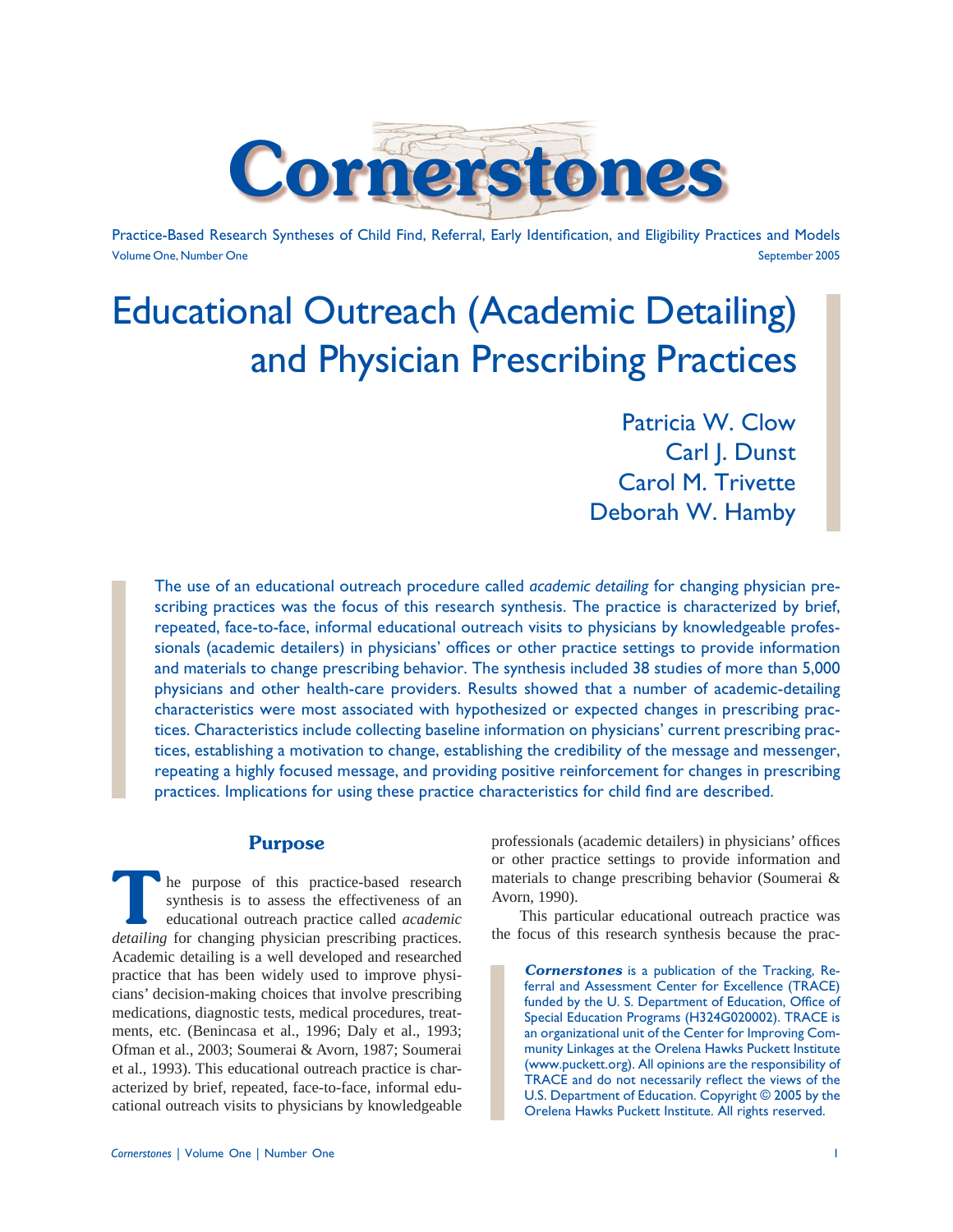tice holds promise as a child find strategy for increasing physician referrals to IDEA Part C early intervention programs (Dunst & Trivette, 2004). More specifically, we examined the features of academic detailing that were associated with changes in physician prescribing practices with a focus on those characteristics that could be used as part of child find to promote physician referrals of children with or at risk for disabilities to early intervention programs. Physician outreach is a common child find practice (see Dunst  $&$  Trivette, 2004), but no empirical evidence was found regarding the effectiveness of the ways in which this practice is used by early intervention program providers. We therefore conducted a review and synthesis of studies in health-care settings where an evidence base has been amassed about the effectiveness of physician prescribing behavior. (For purposes of this synthesis, a physician making a referral for treatment was deemed a prescribing practice.)

 The synthesis was conducted using a characteristics and consequences framework (Dunst, Trivette, & Cutspec, 2002) where the focus of analysis was the identification of those particular characteristics of academic detailing that were associated with desired changes in prescribing practices. This was accomplished by coding different academic detailing characteristics and relating the use of the practice characteristics to variations in study outcomes.

# **Background**

 Academic detailing has its roots in communications theory and social marketing (see Smith, 1991; Soumerai & Avorn, 1990). It has been used by pharmaceutical manufacturers for more than 50 years for influencing physicians' prescriptions of the manufacturers' products (Caplow, 1952; Hawkins, 1959; Hubbard, 1955). In 1949, at the point in time where academic detailing was recognized as a profession, the U.S. Department of Labor described an academic detailer as a person who "introduces new pharmaceutical products and their methods of use to physicians, dentists, hospitals, and public-health officials, promoting the use of the product rather than selling it" (cited in Hawkins, 1959, p. 215).

## *Description of the Practice*

There have been various attempts to define academic detailing and describe the key characteristics of the practice (e.g., Allen, 2004; Dietrich et al., 1992; Klein, 1983; Pathak, 1983). Stephen Soumerai and his colleagues by far have been the leaders in attempting to disentangle, unpack, and identify the principles and components of the practice (e.g., Soumerai, 1998; Soumerai & Avorn, 1990). According to Soumerai and Avorn (1990), academic detailing involves:

- 1. conducting interviews to investigate baseline knowledge and motivations for current prescribing patterns,
- 2. focusing programs on specific categories of physicians as well as on their opinion leaders,
- 3. defining clear educational and behavioral objectives,
- 4. establishing credibility through a respected organizational identity, referencing authoritative and unbiased sources of information, and presenting both sides of controversial issues,
- 5. stimulating active physician participation in educational interactions,
- 6. using concise graphic educational materials,
- 7. highlighting and repeating the essential messages, and
- 8. providing positive reinforcement of improved practices in follow-up visits.

These characteristics were used to develop the 13 academic-detailing variables listed in Table 1 and to code the studies included in the research synthesis. The five Soumerai and Avorn (1990) characteristics that included multiple elements (Numbers 1, 2, 6, 7 and 8 in the above list) were subdivided in order to discern which characteristics were most important. Additionally, we examined five structural variables as possible determinants of the study outcomes and as well examined the influence of the type of research design on changes in prescribing practices (Table 1).

 For purposes of this synthesis, studies were included if the academic-detailing procedure was done faceto-face in physicians' practices or another health-care or medical setting (e.g., hospitals). Studies that implemented and evaluated the practice by mail, telephone, or other non-face-to-face methods were excluded (e.g., McPhee, Bird, Fordham, Rodnick, & Osborn, 1991; Sweet, 1996). Additional exclusion criteria are described in the Selection Criteria section below.

# **Search Strategy**

#### *Search Terms*

 An initial search was done using *physician outreach*, *marketing* or *marketing strategies*, and *educational outreach* as search terms. Once *academic detailing* was identified as the limiting term used for educational outreach to physicians, the search for relevant studies was done using different variations of academic detailing (*academic detail,\* academic* and *detail\*)* as search terms. *Sources* 

 The following databases were searched for relevant studies: Psychological Abstracts online (PsycINFO), Social Sciences Citation Index, Educational Resources Information Center (ERIC), MEDLINE, Cumulative In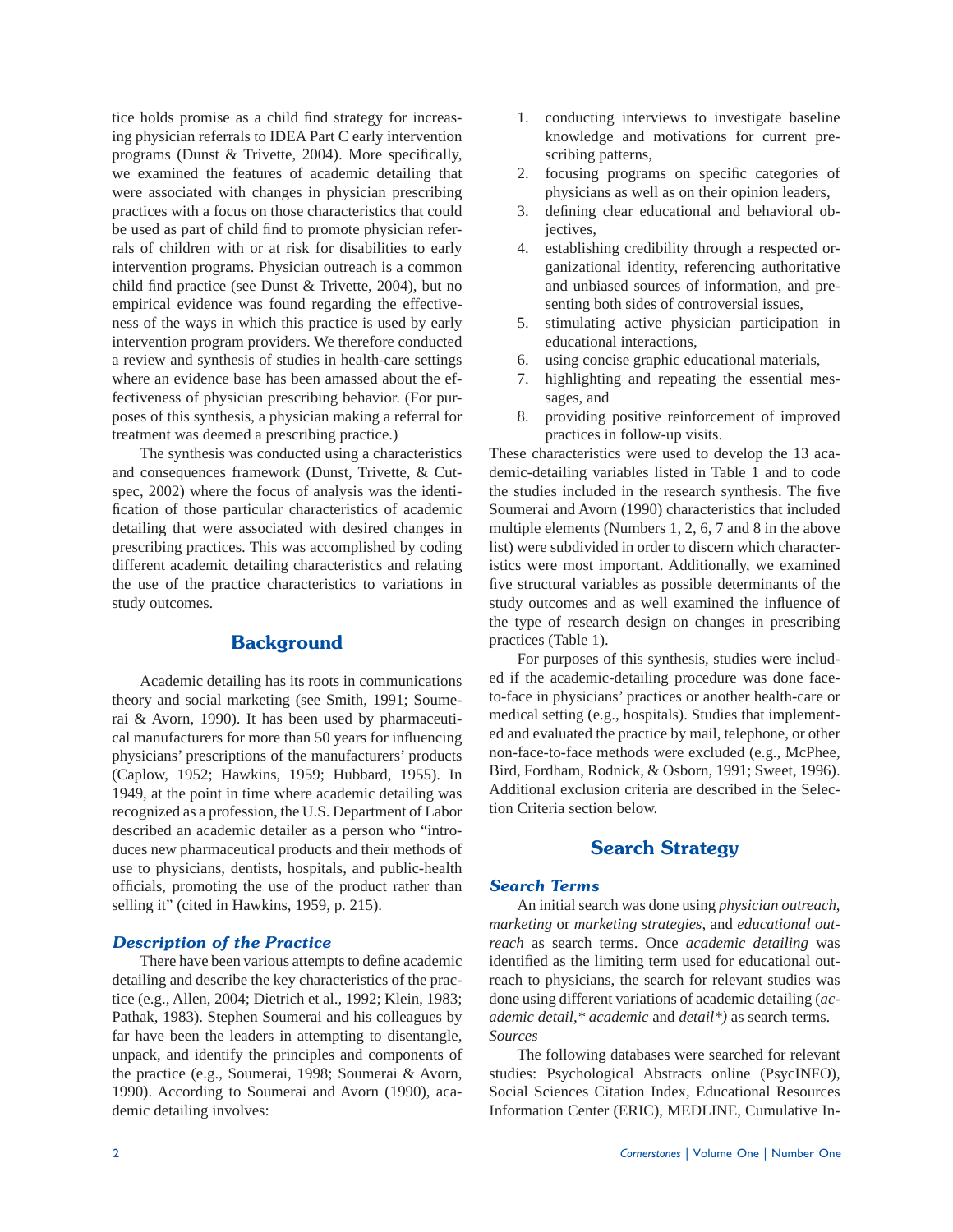dex to Nursing and Allied Health Literature (CINAHL), Health Source: Nursing/Academic Edition, The Cochrane Library, Academic Search Elite, Dissertation Abstracts International, OCLC PapersFirst, ABI Inform (ProQuest), Ingenta, Business Source Elite, and World-Cat. Hand searches were conducted of relevant review articles, book chapters, books, and a Cochrane review (O'Brien et al., 2001) to locate additional studies. In addition, the reference lists of the studies identified through the above searches were also examined.

#### *Selection Criteria*

 Studies were included if at least three of the eight Soumerai and Avorn (1990) academic detailing characteristics were described, mentioned, or could be discerned, and Cohen's *d* effect sizes (Dunst, Hamby, & Trivette, 2004) could be calculated for pretest/posttest or experimental vs. comparison group differences. In a number of instances, the data presented in the research reports were reanalyzed to produce findings that were directly comparable across studies. In so doing, there were cases where the study investigators reported positive findings but our analyses found small effects. In other cases, study investigators reported no significant results but our analyses found large effect sizes.

 Studies were excluded from the synthesis if too few academic-detailing characteristics could be discerned (e.g, Kim et al., 1999; van Eijk, Avorn, Porsius, & de Boer, 2001; Zwar, Wolk, Gordon, & Sanson-Fisher, 2000), the outcomes in a study did not include a measure of physician prescribing behavior (e.g., Gorin et al., 2000; Hearnshaw, Khunti, & Robertson, 2000; Ross-Degnan et al., 1996), the intervention was not done on a one-onone or small group basis (e.g., Bernal-Delgado, Galeote-Mayor, Pradas-Arnal, & Peiro-Moreno, 2002; Ferguson et al., 2003; Mahloch, Taylor, Taplin, & Urban, 1993), the intervention was called academic detailing but the description of practice did not match the academic-detailing characteristics in Table 1 (e.g., Blackstien-Hirsch, Anderson, Cicutto, McIvor, & Norton, 2000; Markey & Schattner, 2001; McCormick et al., 1999) or effect sizes could not be calculated from the data included in the research reports (e.g., Benincasa et al., 1996; Daly et al., 1993; Dietrich et al., 1992).

# **Search Results**

 Thirty eight (38) studies met the inclusion criteria for the synthesis. Table 2 shows selected characteristics of the study participants and the settings where the educational outreach was conducted.

#### *Participants*

The 38 studies included 5,102 participants, 2,667

in the experimental or intervention groups and 2,435 in the control or comparison groups. The number of participants in two studies (Avorn et al., 1992; Landgren et al., 1988) were not reported (see footnote b in Table 2 for an explanation).

 The majority of participants were physicians (86%). The remaining participants were nurse practitioners (5%), residents (5%), physician assistants (2%), and interns (2%).

 Participant ages were reported in only six studies and averaged between 38 and 51 years. Years of experience of the study participants was reported in only four studies and averaged between 13 and 40 years. In the 11 studies that reported the gender of the study participants, 61% were male and 39% were female.

#### *Settings*

 The academic-detailing interventions were implemented in physicians' practices (61%), HMOs, MCOs, or clinics (21%), hospitals (13%), or nursing homes (5%). In all cases, the interventions were implemented on a face-to-face basis with an individual study participant (76%) or with a small group of participants all practicing in the same setting (24%).

#### *Academic Detailers*

 The 38 studies employed 48 individuals as interventionists. The persons implementing the academic-detailing interventions were mostly physicians (41%) or pharmacists (41%) (Table 3). In eight instances (16%), the profesional backgrounds of the academic detailers were not specified.

#### *Research Designs*

 Table 3 shows the research designs used by the investigators and the types of analyses performed on the data. The majority of the investigations were randomized clinical trials (60%) or other types of controlled trial studies (29%). The remaining four studies (10%) used some other type of design.

 In the largest number of cases, the investigators collected both pretest and posttest measures of physician prescribing behavior or practices (84%). In six studies (16%), only posttest data were collected.

#### *Outcomes*

 The 38 studies included nine different types of prescribing practices (see Table 3). In most of the studies (60%), the outcome was a change in prescribing some type of drug or medication. Prescribing patient treatments (18%) or diagnostic tests or screenings (18%) were the second most frequent outcomes. In two studies (5%), referrals to other professionals or programs were the outcomes.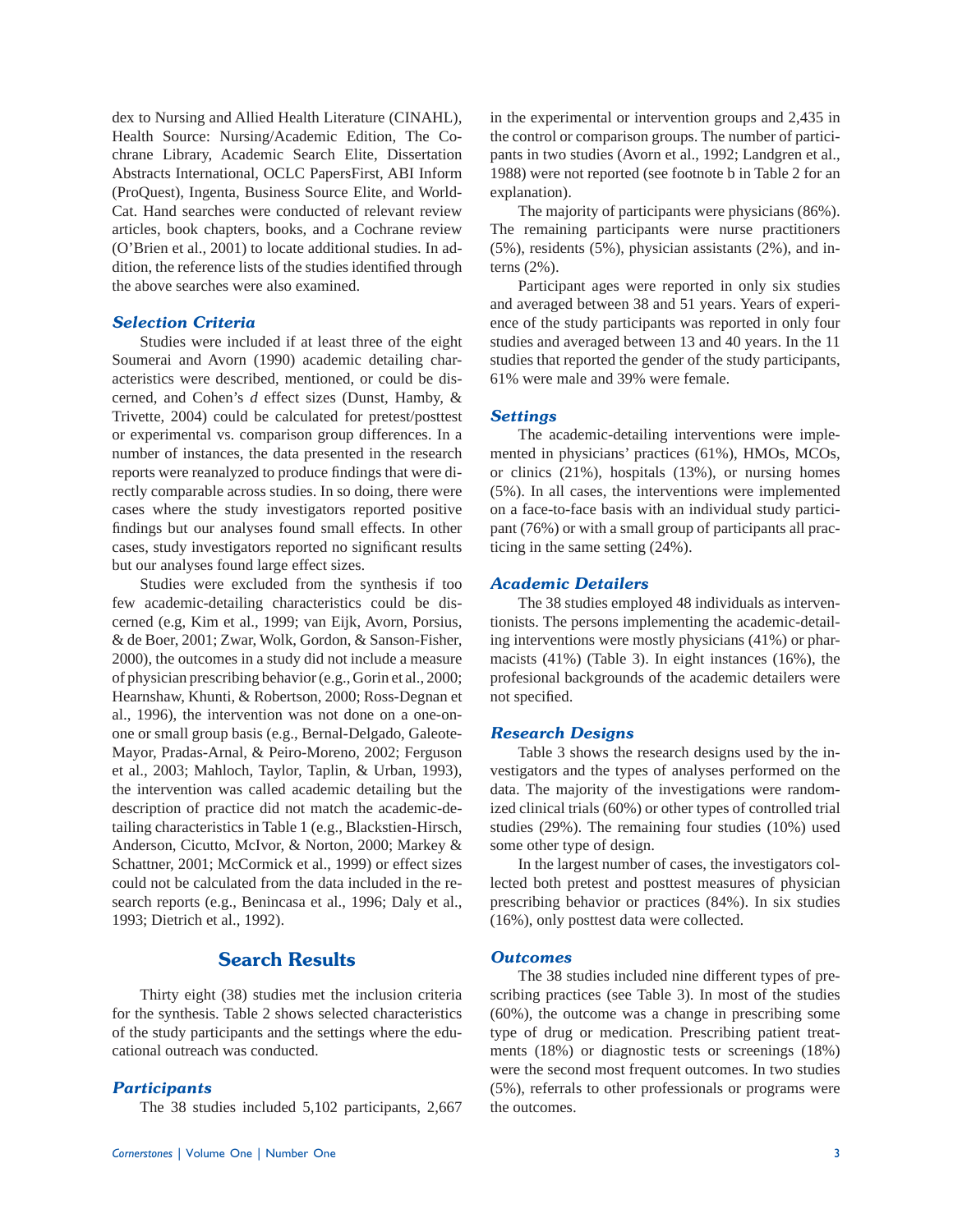The outcomes were considered either targeted (26%) or nontargeted (74%). Outcomes were considered targeted if hypothesized or expected change in prescribing practices was focused and precise (e.g., decreasing the use of the antibiotic tetracycline for treating respiratory infections). Outcomes were considered nontargeted if the hypothesized or expected changes in prescribing practices included both increases and decreases of two or more prescribing behaviors (e.g., increasing prescriptions for beta-blockers and decreasing prescriptions for ace-inhibitors) or included two or more conditions constituting the focus of intervention (e.g., decreasing prescriptions for treating hypertension or depression).

 The sources of the outcome data were either the direct observation or measurement of the study participants' prescribing practices (50%) or changes in prescription counts or rates found in databases including the physicians' prescriptions (50%). Direct observation or measurement included, for example, the number of times a physician in a study prescribed or did not prescribe a targeted drug. Indirect outcome measures included, for example, average daily doses of prescriptions from an HMO pharmacy database.

#### *Interventions*

Table 4 shows the particular academic-detailing characteristics that were part of the interventions constituting the focus of investigation. The presence of each characteristic was discerned by descriptions included in the research reports and checked by two or more of the authors of this synthesis. Individual studies included an average of 5.60 characteristics (SD = 2.29, Range = 3 to 13). The use of an opinion leader to implement the interventions was used in the fewest studies (11%), and the provision of concise educational materials to the study participants was done in the majority of studies (89%).

 The interventions themselves occurred during a single session (45%) or had one or more follow-up contacts (55%). The number of follow-up contacts ranged from as few as one or two  $(47%)$  to as many as four or five (5%).

## **Synthesis Findings**

 The relationship between both the academic-detailing characteristics (Tables 1 and 4) and the study structural variables (Tables 1) and the study participant prescribing practices (Table 3) was ascertained by calculating effect sizes for either pretest/posttest differences or posttest differences between the experimental/intervention groups and control/comparison groups (Dunst et al., 2004). In the latter studies, information available in the research reports was used to calculate the posttest differences between groups even though the study investigators may have conducted pretest/posttest differences for the experimental and comparison groups separately. In the majority of studies (79%) we were able to compute the posttest difference effect sizes.

 Ninety three (93) effect sizes were computed from the findings in the 38 studies. Effect sizes were calculated only on outcomes that were hypothesized or expected to change as a result of the interventions. In all cases, these included the prescribing practices of the study participants. Effect sizes were not computed on study participants' nonprescribing practices (e.g., physician requests for information), patient outcomes (e.g., blood pressure), or for prescriptions that were not the targets of the interventions. In a number of studies, the investigators reported results for individual prescriptions and for all prescriptions combined. The latter were not included in our analyses to reduce confounds associated with duplicative effects.

 Table 5 summarizes the expected and observed effects in the 38 studies. The table includes the targets of the study participants prescribing practices, the outcome measures constituting the focus of investigation, the hypothesized or expected increase or decrease in prescriptions, and the effect sizes for the pretest/posttest or posttest group differences. The effect size signs show the direction of effect of the independent variables on the dependent variables (e.g., if there was a hypothesized decrease in prescriptions and this was found, the result is shown as a positive effect sign).

The aggregated findings from our synthesis are shown in Table 6. Because the posttest comparison group studies produced more effect sizes, they are used as the principle findings for interpretative purposes. The academic-detailing characteristics are ordered (for the posttest group difference analyses) from the largest to smallest average size of effect. The confidence intervals (CI) for the effect sizes are also included and provide a basis for ascertaining the relative importance of the academic-detailing characteristics and structural variables. (For interpretative purposes, if the lower bound is at least .25, then the true effect may be considered at least this large.)

#### *Academic Detailing*

All of the academic-detailing characteristics, except the use of an opinion leader as an interventionist, have average effect sizes greater than .25 for the pretest/posttest comparisons. Seven characteristics emerged as relatively more important as evidenced by lower bound confidence levels being about .25 or larger. These characteristics are collecting baseline prescribing information, establishing credibility, repeating the intended message, providing positive reinforcement, establishing a motivation to change, having clear intervention objectives, and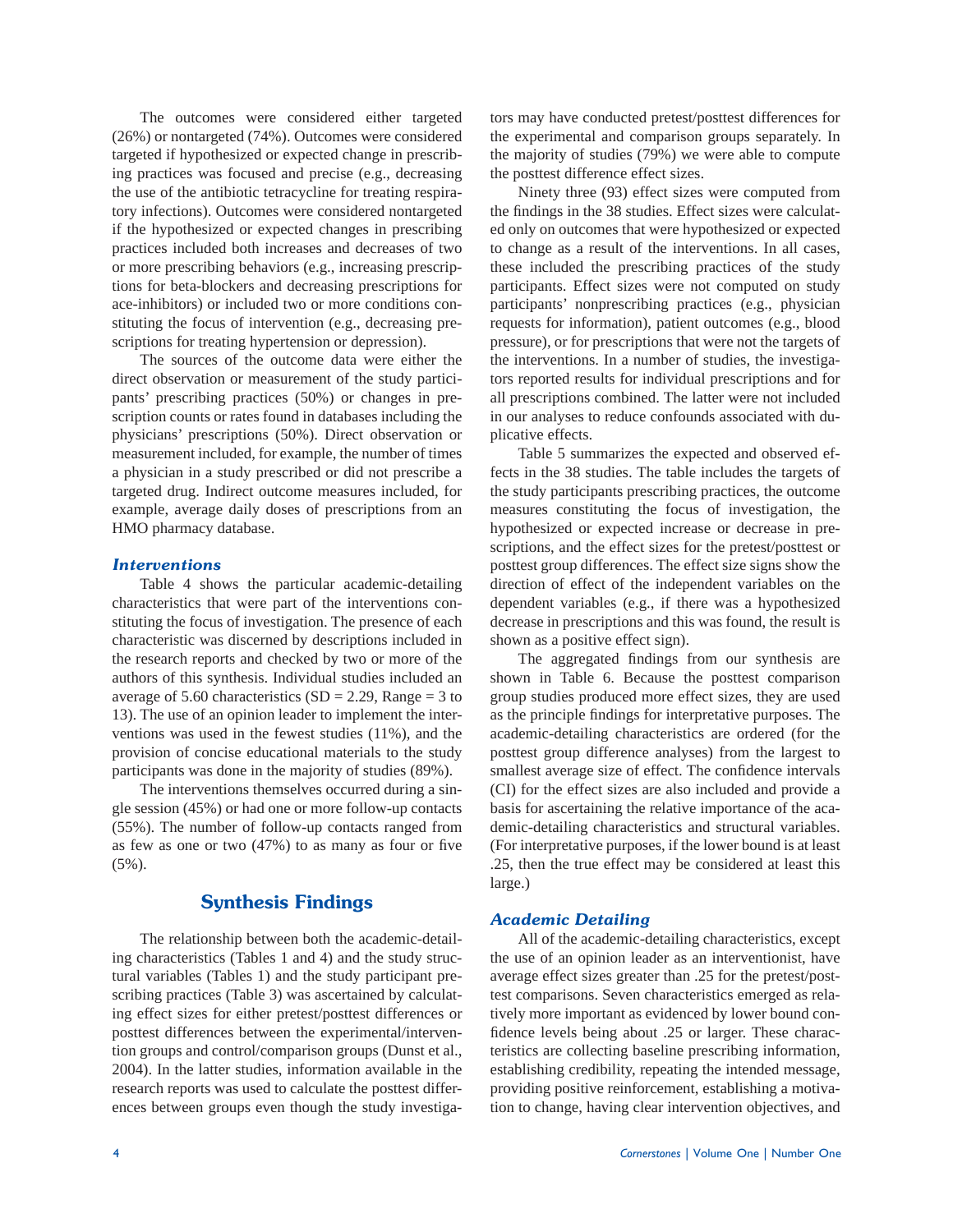using concise educational materials for reinforcing the intended change or desire to change.

 A comparison of the average effect sizes from the two different types of analyses (posttest vs. pretest/posttest) shows, with a few exceptions, similar results. Although the magnitude of effect is generally smaller for pretest/posttest studies compared to the posttest group comparison studies. The exception is the single study that yielded an average effect size of .82 for three academic-detailing characteristics, which should be interpreted with caution. The findings taken together indicate that a combination of academic-detailing characteristics are associated with desired changes in prescribing practices.

 Exploratory cluster and factor analyses were performed on the use/nonuse of the academic-detailing characteristics (Table 4) to discern if there were unique combinations of practice characteristics. The cluster and factor analyses were done for all 38 studies combined and for the pretest/posttest and the experimental vs. comparison group studies separately. A consistent pattern of findings emerged (regardless of type of analysis or set of data) showing there were four clusters or groupings of practice characteristics:

- *Building rapport and credibility* by establishing physician baseline knowledge, ascertaining the motivation to change prescribing practices, and establishing credibility and delivering a credible message.
- *Fostering change* by establishing specific behavioral objectives, highlighting and repeating the reason(s) why a change in prescribing practices is warranted, actively involving the physicians in the change process, and reinforcing the physicians for changing their practices.
- *Using explanatory materials* by using concise and graphic written materials for describing and explaining the benefits of changing prescribing practices.
- *Maintaining change* by making repeated followup visits to answer questions, reinforcing behavior change, and providing additional information.

The reader is referred to Moser, Dorsch, and Kellerman (2004) for a similar categorization of academic-detailing characteristics.

### *Structural Variables*

 The structural variables constituting the focus of analysis included three practice-related factors (setting, academic detailer, and type of session) and two outcome-related factors (type and source of outcome data). All three practice-related factors have average effect sizes of .27 or higher for the posttest comparison studies with relatively small differences for the within variable contrasts. These results indicate that *where*, *who*, and *how* academic detailing is done matters less than *what* is done.

In contrast to the findings for the practice-related structural variables, both outcome-related variables were associated with differences in the average effect sizes where the patterns were identical for both types of analyses. Measuring the prescribing practices of the study participants directly produced an average effect size almost twice as large as when the effects of the interventions were discerned using indirect or unobtrusive measures. This was expected because the use of a larger database as a source of outcome data includes prescriptions of physicians who were not participants in the studies.

The findings for the targeted vs. nontargeted outcomes were unexpected inasmuch as one would predict a larger size of effect for prescriptions that were specifically the focus of behavior change. The results suggest that the effects of the interventions were broader based in terms of the observed changes.

# **Conclusion**

 Findings from this practice-based research synthesis indicate that most of the academic detailing characteristics constituting the focus of analysis are associated with expected or hypothesized changes in the study participants' prescribing behavior and that a combination of the practice characteristics best represented the key features and components of the practice. Results also show that the practice-related structural variables constituting the focus of analysis were not confounds and that academic detailing is similarly effective regardless of setting, interventionist, or the type of intervention (see Table 6). Moreover, the patterns of findings of the structural variable analyses are nearly the same for the posttest group comparison and pretest/posttest studies. Results from this practice-based research synthesis are similar to those reported elsewhere (e.g., Davis, Thomson, Oxman, & Haynes, 1995; Smith, 2000).

#### *Implications for Practice*

 The educational outreach practice constituting the focus of this *Cornerstones* was targeted for review and synthesis because it holds promise as a child find strategy for increasing physician referrals of infants and toddlers with disabilities or at risk for developmental delays to early intervention programs. The current landscape of health-care practices makes it very difficult for physicians to take time out of their busy schedules to attend training sessions promoting their understanding of early intervention and the benefits to their patients and themselves. Because of its brief and highly focused emphasis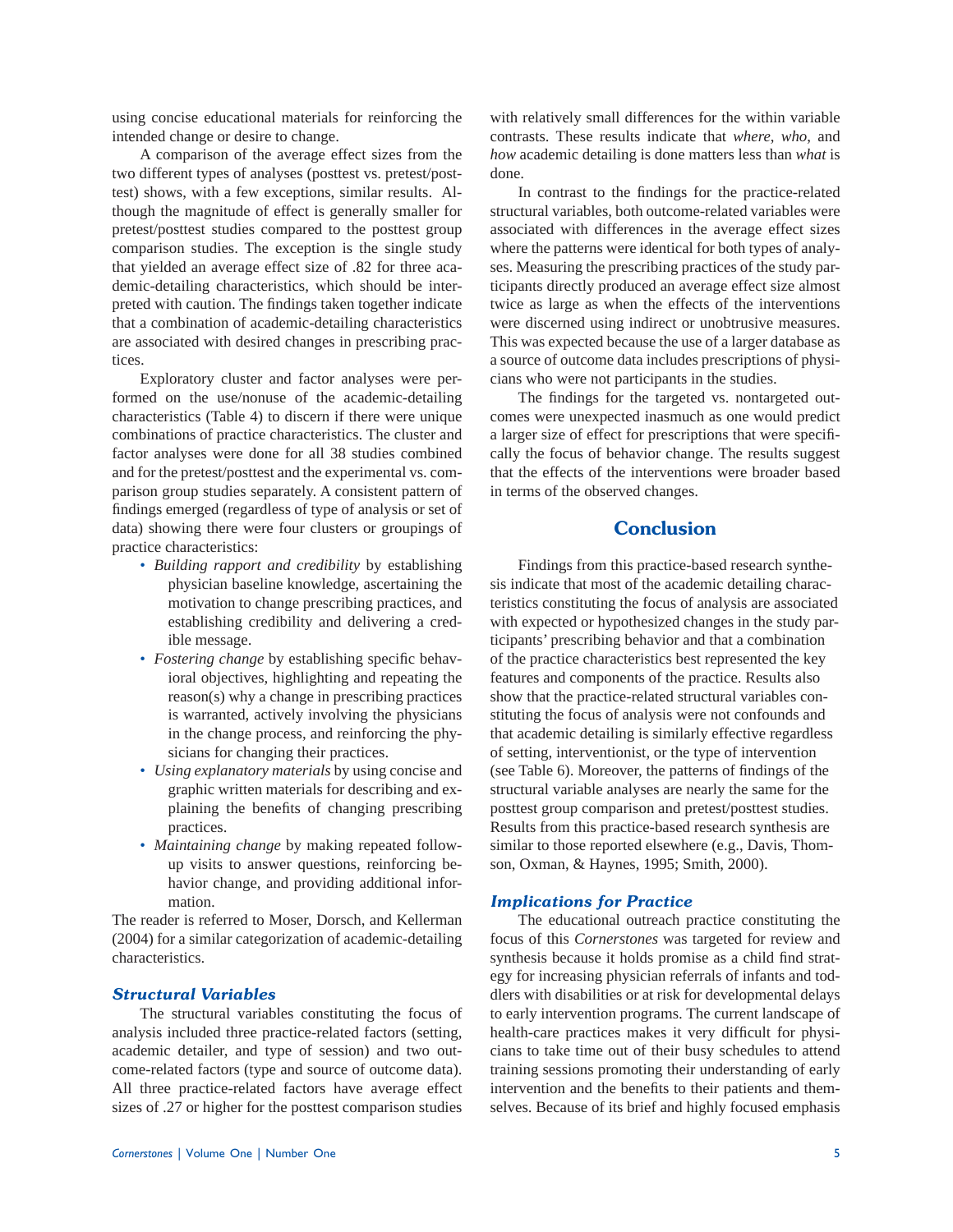on communicating a credible message, features of academic detailing would seem especially useful for improving the effectiveness of child find.

 Physician outreach is a commonly used strategy for promoting referrals to early intervention (Dunst & Trivette, 2004). The extent to which outreach to physicians is likely to be effective can be strengthened by considering key characteristics of academic detailing as part of planning and implementing child find activities. The use of academic detailing as a child find strategy indicates a need to include a reason (motivation) for making a referral (prescription) to early intervention with an explicit focus (message) on the benefits to a physician and his or her patients. The message needs to be clear, concise, and credible, as well as highly focused. Establishing the credibility of the message and messenger is accomplished by reference to relevant and respected sources (e.g., the American Academy of Pediatrics for pediatricians and the American Academy of Family Physicians for family physicians). The message needs to be communicated orally during visits to physicians' practices, reinforced using concise and graphic written materials (e.g., brochures) left with the physicians, and repeated during regularly scheduled follow-up visits to the physicians offices. To be maximally effective, consistent, relevant, and timely feedback needs to be provided to maintain physician referrals (Smith, 2000).

 Findings from this practice-based research synthesis are being used to develop practice guidelines that describe the process and procedures for using academicdetailing characteristics for improving child find. The reader is referred to a nontechnical summary of this synthesis (*Endpoints*, Volume 1, Number 1) for a brief description of the practice guidelines. Interested readers should see especially Cutts and LaCaze (2003) for a description of the principles, benefits, and application of academic detailing.

# **References**

- Allen, M. (2004, May). *Academic detailing*. Paper presented at the Dalhousie University CME Symposium on Optimal Drug Utilization, Quebec, Canada. Retrieved January 20, 2005, from msssa4. msss.gouv.qc.ca/fr/document/dossierpresse.nsf/0/ 578aa693c158b57c85256e99004ed175/\$FILE/allen.pps.
- Avorn, J., & Soumerai, S. B. (1983). Improving drugtherapy decisions through educational outreach: A randomized controlled trial of academically based "detailing". *New England Journal of Medicine, 308*, 1457-1463.
- Avorn, J., Soumerai, S. B., Everitt, D. E., Ross-Degnan, D., Beers, M. H., Sherman, D., Salem-Schatz, S. R.,

& Fields, D. (1992). A randomized trial of a program to reduce the use of psychoactive drugs in nursing homes. *New England Journal of Medicine, 327*, 168-173.

- Baran, R. W., Duchane, J., Parker, L., Cornwell, S., Franic, D., & Erwin, W. G. (1996). Effectiveness of academic detailing in the managed care environment: Improving prescribing of lipid-lowering agents. *Journal of Managed Care Pharmacy, 2*, 148-157.
- Benincasa, T. A., King, E. S., Rimer, B. K., Bloom, H. S., Balshem, A., James, J., & Engstrom, P. F. (1996). Results of an office-based training program in clinical breast examination for primary care physicians. *Journal of Cancer Education, 11*, 25-31.
- Bernal-Delgado, E., Galeote-Mayor, M., Pradas-Arnal, F., & Peiro-Moreno, S. (2002). Evidence based educational outreach visits: Effects on prescriptions of non-steroidal anti-inflammatory drugs. *Journal of Epidemiology & Community Health, 56*, 653-658.
- Blackstien-Hirsch, P., Anderson, G., Cicutto, L., McIvor, A., & Norton, P. (2000). Implementing continuing education strategies for family physicians to enhance asthma patients' quality of life. *Journal of Asthma, 37*, 247-257.
- Brown, J. B., Shye, D., McFarland, B. H., Nichols, G. A., Mullooly, J. P., & Johnson, R. E. (2000). Controlled trials of CQI and academic detailing to implement a clinical practice guideline for depression. *Joint Commission Journal on Quality Improvement, 26*, 39-54.
- Caplow, T. (1952). Market attitudes: A research report from the medical field. *Harvard Business Review*, *30*(6), 105-112.
- Cockburn, J., Ruth, D., Silagy, C., Dobbin, M., Reid, Y., Scollo, M., & Naccarella, L. (1992). Randomised trial of three approaches for marketing smoking cessation programmes to Australian general practitioners. *British Medical Journal, 304*, 691-694.
- Cohn, B. A., Wingard, D. L., Patterson, R. C., McPhee, S. J., & Gerbert, B. (2002). The National DES Education Program: Effectiveness of the California health provider intervention. *Journal of Cancer Education, 17*, 40-45.
- Cutts, C., & LaCaze, A. (2003, September/October). What tricks and techniques can be used to influence prescribing? *Prescribing and Medicines Management*(5), 12-14.
- Daly, M. B., Balshem, M., Sands, C., James, J., Workman, S., & Engstrom, P. F. (1993). Academic detailing: A model for in-office CME. Journal of Cancer *Education, 8*, 273-280.
- Davis, D. A., Thomson, M. A., Oxman, A. D., & Haynes, R. B. (1995). Changing physician performance: A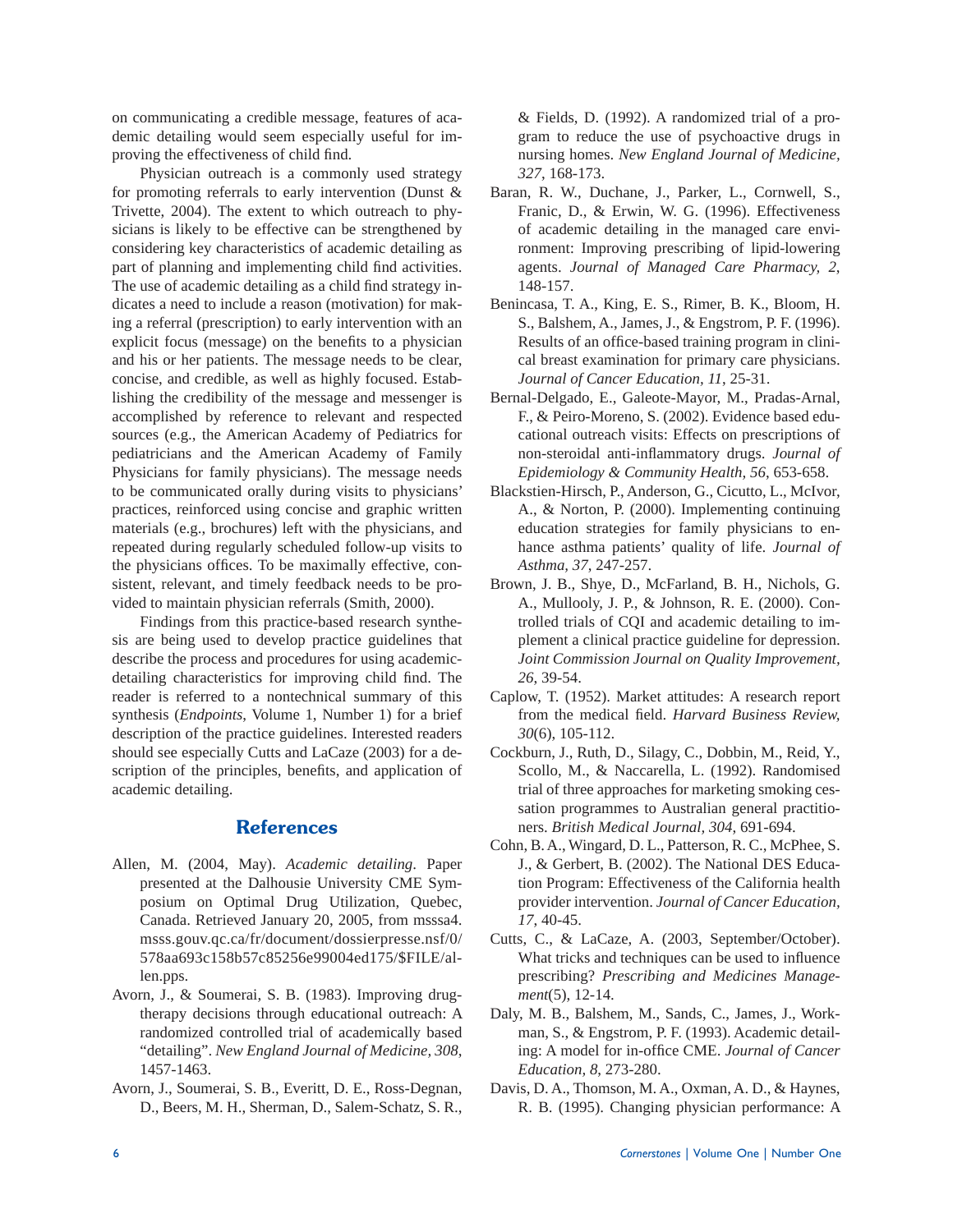systematic review of the effect of continuing medical education strategies. *Journal of the American Medical Association, 274*, 700-705.

- De Santis, G., Harvey, K. J., Howard, D., Mashford, M. L., & Moulds, R. F. W. (1994). Improving the quality of antibiotic prescription patterns in general practice: The role of educational intervention. *Medical Journal of Australia, 160*, 502-505.
- Denton, G. D., Smith, J., Faust, J., & Holmboe, E. (2001). Comparing the efficacy of staff versus housestaff instruction in an intervention to improve hypertension management [Electronic version]. *Academic Medicine, 76*, 1257-1260.
- Dietrich, A. J., O'Connor, G. T., Keller, A., Carney, P. A., Levy, D., & Whaley, F. S. (1992). Cancer: Improving early detection and prevention: A community practice randomised trial. *British Medical Journal, 304*, 687-691.
- Dunst, C. J., Hamby, D. W., & Trivette, C. M. (2004). Guidelines for calculating effect sizes for practicebased research syntheses. *Centerscope, 3*(1), 1-10. Available at http://www.evidencebasedpractices. org/centerscope/centerscopevol3no1.pdf.
- Dunst, C. J., & Trivette, C. M. (2004). Toward a categorization scheme of child find, referral, early identification and eligibility determination practices. *Tracelines, 1*(2), 1-18. Available from http://www. tracecenter.info/tracelines/tracelines\_vol1\_no2.pdf.
- Dunst, C. J., Trivette, C. M., & Cutspec, P. A. (2002). Toward an operational definition of evidence-based practices. *Centerscope, 1*(1), 1-10. Available at: http://www.evidencebasedpractices.org/centerscope/centerscopevol1no1.pdf.
- Everett, G. D., de Blois, C. S., Chang, P.-F., & Holets, T. (1983). Effect of cost education, cost audits, and faculty chart review on the use of laboratory services. *Archives of Internal Medicine, 143*, 942-944.
- Fender, G. R. K., Prentice, A., Gorst, T., Nixon, R. M., Duffy, S. W., Day, N. E., & Smith, S. K. (1999). Randomised controlled trial of educational package on management of menorrhagia in primary care: The Anglia menorrhagia education study [Electronic version]. *British Medical Journal, 318*, 1246-2150.
- Ferguson, T. B., Peterson, E. D., Coombs, L. P., Eiken, M. C., Carey, M. L., Grover, F. L., & DeLong, E. R. (2003). Use of continuous quality improvement to increase use of process measures in patients undergoing coronary artery bypass graft surgery: A randomized controlled trial. *Journal of the American Medical Association, 290*, 49-56.
- Finkelstein, J. A., Davis, R. L., Dowell, S. F., Metlay, J. P., Soumerai, S. B., Rifas-Shiman, S. L., Higham, M., Miller, Z., Miroshnick, I., Pedan, A., & Platt, R. (2001). Reducing antibiotic use in children: A ran-

domized trial in 12 practices. *Pediatrics, 108*, 1-7.

- Freemantle, N., Nazareth, I., Eccles, M., Wood, J., & Haines, A. (2002). A randomised controlled trial of the effect of educational outreach by community pharmacists on prescribing in UK general practice. *British Journal of General Practice, 52*, 290-295.
- Goldberg, H. I., Wagner, E. H., & Fihn, S. D. (1998). A randomized controlled trial of CQI teams and academic detailing: Can they alter compliance with guidelines? *Joint Commission Journal on Quality Improvement, 24*, 130-142.
- Gorin, S. S., Gemson, D., Ashford, A., Bloch, S., Lantigua, R., Ahsan, H., & Neugut, A. (2000). Cancer education among primary care physicians in an underserved community. *American Journal of Preventive Medicine, 19*, 53-58.
- Hansen, L. J., Olivarius, N., Beich, A., & Barfod, S. (1999). Encouraging GPs to undertake screening and a brief intervention in order to reduce problem drinking: A randomized controlled trial. *Family Practice, 16*, 551-557.
- Hawkins, N. G. (1959). The detailman and preference behavior. *Southwestern Social Science Quarterly, 40*, 213-224.
- Hearnshaw, H., Khunti, K., & Robertson, N. (2000). Teaching the method of academic detailing using an experiential workshop which improved compliance with a guideline. *Journal of Clinical Governance, 8*, 37-40.
- Hubbard, A. W. (1955). Percentage of distribution of promotional results for three commercial media. *Modern Medicine Topics, 16*(6), 14-15.
- Ilet, K. F., Johnson, S., Greenhill, G., Mullen, L., Brockis, J., Golledge, C. L., & Ried, D. B. (2000). Modification of general practitioner prescribing of antibiotics by use of a therapeutics adviser (academic detailer). *British Journal of Clinical Pharmacology, 49*, 168-173.
- Kim, C. S., Kristopaitis, R. J., Stone, E., Pelter, M., Sandhu, M., & Weingarten, S. R. (1999). Physician education and report cards: Do they make the grade? Results from a randomized controlled trial. *American Journal of Medicine, 107*, 556-560.
- Klein, T. (1983). Detailing and other forms of promotion. In M. C. Smith (Ed.). *Principles of pharmaceutical marketing* (3rd ed., pp. 400-417). Philadelphia, PA: Lea & Fabiger.
- Landgren, F. T., Harvey, K. J., Mashford, M. L., Moulds, R. F. W., Guthrie, B., & Hemming, M. (1988). Changing antibiotic prescribing by educational marketing. *Medical Journal of Australia, 149*, 595-599.
- Lin, E. H. B., Katon, W. J., Simon, G. E., Von Korff, M., Bush, T. M., Rutter, C. M., Saunders, K. W., & Walker, E. A. (1997). Achieving guidelines for the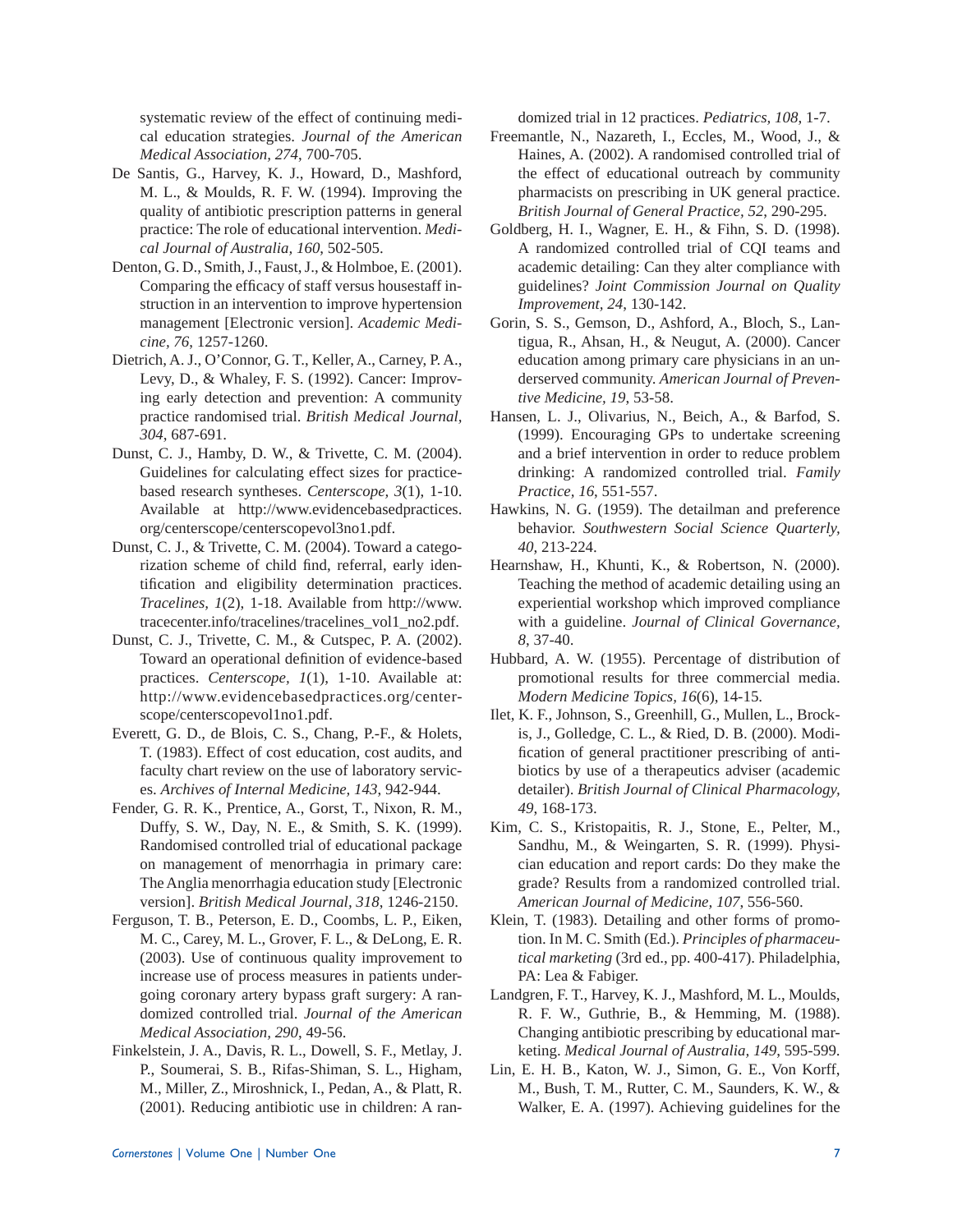treatment of depression in primary care: Is physician education enough? *Medical Care, 8*, 831-842.

- Lin, E. H. B., Simon, G. E., Katzelnick, D. J., & Pearson, S. D. (2001). Does physician education on depression management improve treatment in primary care? *Journal of General Internal Medicine, 16*, 614-619.
- Mahloch, J., Taylor, V., Taplin, S., & Urban, N. (1993). A breast-cancer screening educational intervention targeting medical office staff. *Health Education Research, 8*, 567-579.
- Markey, P., & Schattner, P. (2001). Promoting evidencebased medicine in general practice: The impact of academic detailing. *Family Practice, 18*, 364-366.
- May, F. W., Rowett, D. S., Gilbert, A. L., McNeece, J. I., & Hurley, E. (1999). Outcomes of an educationaloutreach service for community medical practitioners: Non-steroidal anti-inflammatory drugs. Medi*cal Journal of Australia, 170*, 471-474.
- McConnell, T. S., Cushing, A. H., Bankhurst, A. D., Healy, J. L., McIlvenna, P. A., & Skipper, B. J. (1982). Physician behavior modification using claims data: Tetracycline for upper respiratory infection. *Western Journal of Medicine, 137*, 448-450.
- McCormick, R., Adams, P., Powell, A., Bunbury, D., Paton-Simpson, G., & McAvoy, B. (1999). Encouraging general practitioners to take up screening and early intervention for problem use of alcohol: A marketing trial. *Drug and Alcohol Review, 18*, 171- 177.
- McPhee, S. J., Bird, J. A., Fordham, D., Rodnick, J. E., & Osborn, E. H. (1991). Promoting cancer prevention activities by primary care physicians: Results of a randomized, controlled trial. *Journal of the American Medical Association, 266*, 538-544.
- Moser, S. E., Dorsch, J. N., & Kellerman, R. (2004). The RAFT approach to academic detailing with preceptors. *Family Medicine, 36*, 316-318.
- Newton-Syms, F. A. O., Dawson, P. H., Cooke, J., Feely, M., Booth, T. G., Jerwood, D., & Calvert, R. T. (1992). The influence of an academic representative on prescribing by general practitioners. *British Journal of Clinical Pharmacology, 33*, 69-73.
- Nilsson, G., Hjemdahl, P., Hassler, A., Vitols, S., Wallen, N. H., & Krakau, I. (2001). Feedback on prescribing rate combined with problem-oriented pharmacotherapy education as a model to improve prescribing behaviour among general practitioners. *European Journal of Clinical Pharmacology, 56*, 843-848.
- O'Brien, M. A. T., Oxman, A. D., Davis, D. A., Haynes, R. B., Freemantle, N., & Harvey, E. L. (2001). Influence of educational outreach visits on behavioral change in health professionals (Cochrane Review). *Cochrane Library, Issue 4. Oxford: Update Software*.
- Ofman, J. J., Segal, R., Russell, W. L., Cook, D. J., Sandhu, M., Maue, S. K., Lowenstein, E. H., Pourfarzib, R., Blanchette, E., Ellrodt, G., & Weingarten, S. R. (2003). A randomized trial of an acid-peptic disease management program in a managed care environment. *American Journal of Managed Care, 9*, 425- 433.
- Pathak, D. S. (1983). Introduction to pharmaceutical marketing. In M. C. Smith (Ed.). *Principles of pharmaceutical marketing* (3rd ed., pp. 5-24). Philadelphia, PA: Lea & Febiger.
- Peterson, G. M., Bergin, J. K., Nelson, B. J., & Stanton, L. A. (1996). Improving drug use in rheumatic disorders. *Journal of Clinical Pharmacy and Therapeutics, 21*, 215-220.
- Peterson, G. M., Stanton, L. A., Bergin, J. K., & Chapman, G. A. (1997). Improving the prescribing of antibiotics for urinary tract infection. *Journal of Clinical Pharmacy and Therapeutics, 22*, 147-153.
- Peterson, G. M., & Sugden, J. E. (1995). Educational program to improve the dosage prescribing of allopurinol. *Medical Jounal of Australia, 162*, 74-77.
- Raisch, D. W., Bootman, J. L., Larson, L. N., & McGhan, W. F. (1990). Improving antiulcer agent prescribing in a health maintenance organization. *American Journal of Hospital Pharmacy, 47*, 1766-1773.
- Ray, W. A., Blazer, D. G., II., Schaffner, W., Federspiel, C. F., & Fink, R. (1986). Reducing long-term diazepam prescribing in office practice: A controlled trial of educational visits. *Journal of the American Medical Association, 256*, 2536-2539.
- Ray, W. A., Blazer, D. G., Schaffner, W., & Federspiel, C. F. (1987). Reducing antipsychotic drug prescribing for nursing home patients: A controlled trial of the effect of an educational visit. *American Journal of Public Health, 77*, 1448-1450.
- Reeve, J. F., Peterson, G. M., Rumble, R. H., & Jaffrey, R. (1999). Programme to improve the use of drugs in older people and involve general practitioners in community education. *Journal of Clinical Pharmacy and Therapeutics, 24*, 289-297.
- Ross-Degnan, D., Soumerai, S. B., Goel, P. K., Bates, J., Makhulo, J., Dondi, N., Sutoto, Adi, D., Ferraz-Tabor, L., & Hogan, R. (1996). The impact of face-to-face educational outreach on diarrhoea treatment in pharmacies. *Health Policy and Planning, 11*, 308-318.
- Schaffner, W. (1983). Improving antibiotic prescribing in office practice. *Journal of the American Medical Association, 250*, 1728-1732.
- Schroy, P. C., Heeren, T., Bliss, C. M., Jr., Pincus, J., Wilson, S., & Prout, M. (1999). Implementation of on-site screening sigmoidoscopy positively influences utilization by primary care providers. *Gastroenterology, 117*, 304-311.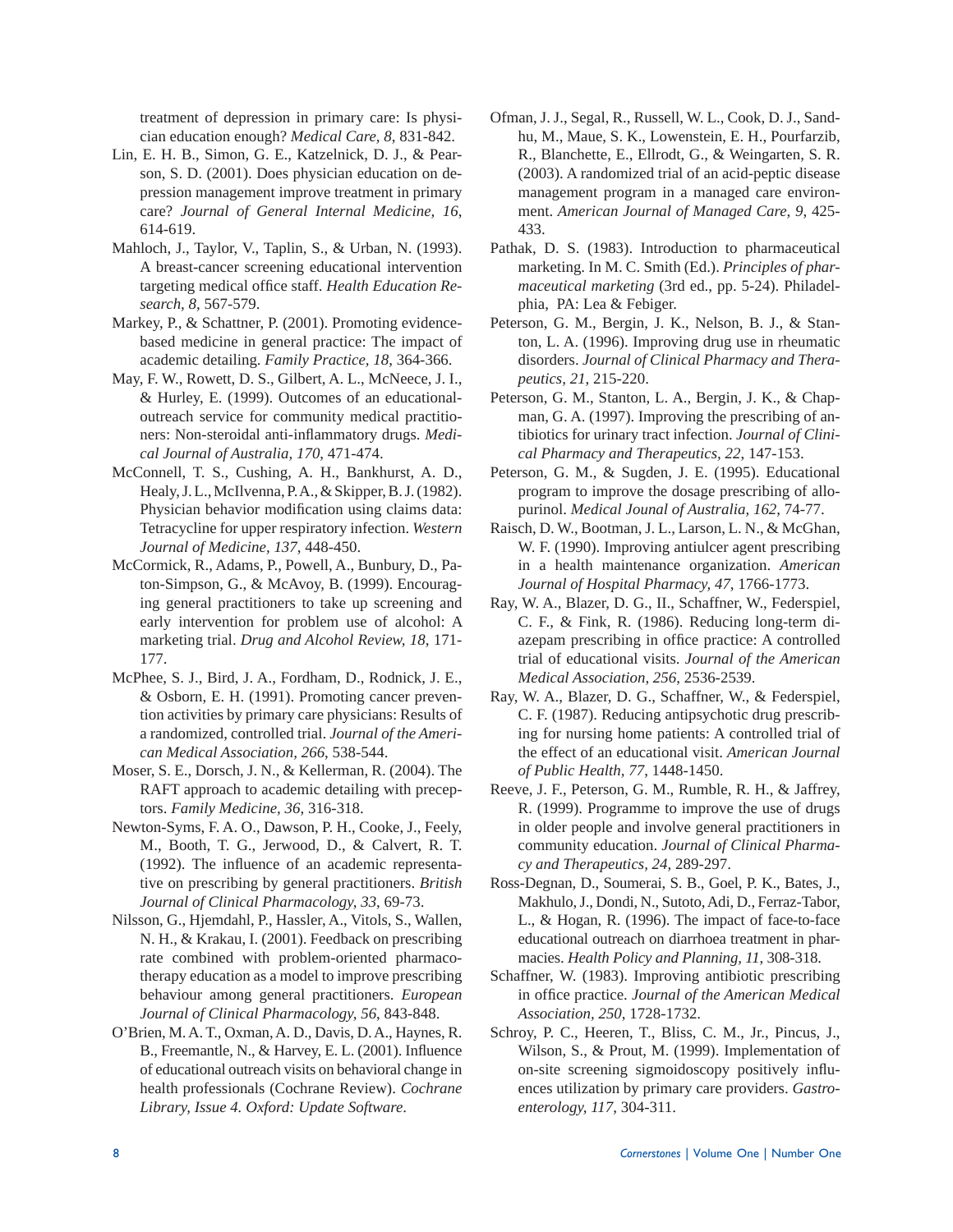- Smith, M. C. (1991). *Pharmaceutical marketing: Strategy and cases*. New York: Pharmaceutical Products Press.
- Smith, W. R. (2000). Evidence for the effectiveness of techniques to change physician behavior. *Chest, 118*(Suppl. 2), 8S-17S.
- Solomon, D. H., Van Houten, L., Glynn, R. J., Baden, L., Curtis, K., Schrager, H., & Avorn, J. (2001). Academic detailing to improve use of broad-spectrum antibiotics at an academic medical center. *Archives of Internal Medicine, 161*, 1897-1902.
- Soumerai, S. B. (1998). Principles and uses of academic detailing to improve the management of psychiatric disorders. *International Journal of Psychiatry in Medicine, 28*, 81-96.
- Soumerai, S. B., & Avorn, J. (1987). Predictors of physician prescribing change in an educational experiment to improve medication use. *Medical Care, 25*, 210-221.
- Soumerai, S. B., & Avorn, J. (1990). Principles of educational outreach ('academic detailing') to improve clinical decision making. *Journal of the American Medical Association, 263*, 549-556.
- Soumerai, S. B., Salem-Schatz, S., Avorn, J., Casteris, C. S., Ross-Degnan, D., & Popovsky, M. A. (1993). A controlled trial of educational outreach to improve blood transfusion practice. *Journal of the American Medical Association, 270*, 961-966.
- Stevens, S. A., Cockburn, J., Hirst, S., & Jolley, D. (1997). An evaluation of educational outreach to general practitioners as part of a statewide cervical screening program. *American Journal of Public Health, 87*, 1177-1181.
- Sweet, B. (1996). Academic detailing: Methods and success stories in IPA-model HMO's. *Journal of Managed Care Pharmacy, 2*, 586-588.
- Turner, C. J., Parfrey, P., Ryan, K., Miller, R., & Brown, A. (2000). Community pharmacist outreach pro-

gram directed at physicians treating congestive heart failure [Electronic version]. *American Journal of Health-System Pharmacy, 57*, 747-752.

- van Eijk, M. E., Avorn, J., Porsius, A. J., & de Boer, A. (2001). Reducing prescribing of highly anticholinergic antidepressants for elderly people: randomised trial of group versus individual academic detailing. *British Medical Journal, 322*, 654-657.
- Watson, M., Gunnell, D., Peters, T., Brookes, S., & Sharp, D. (2001). Guidelines and educational outreach visits from community pharmacists to improve prescribing in general practice: A randomised controlled trial. *Journal of Health Services Research and Policy, 6*, 207-213.
- Young, J. M., D'Este, C., & Ward, J. E. (2002). Improving family physicians' use of evidence-based smoking cessation strategies: A cluster randomization trial. *Preventive Medicine, 35*, 572-583.
- Zwar, N. A., Wolk, J., Gordon, J. J., & Sanson-Fisher, R. W. (2000). Benzodiazepine prescribing by GP registrars: A trial of educational outreach. *Australian Family Physician, 29*, 1104-1107.

## **Authors**

**Patricia W. Clow**, M.P.H., R.D., is a Research Associate at the Tracking, Referral, and Assessment Center for Excellence (TRACE) of the Orelena Hawks Puckett Institute in Asheville, North Carolina (pclow@puckett. org). **Carl J. Dunst**, Ph.D., is Co-Principal Investigator at TRACE and Co-Director of the Orelena Hawks Puckett Institute, Asheville (dunst@puckett.org). **Carol M. Trivette**, Ph.D., is Co-Principal Investigator at TRACE and Co-Director of the Orelena Hawks Puckett Institute, Morganton (trivette@puckett.org). **Deborah W. Hamby**, M.P.H., is a Research Analyst at the Orelena Hawks Puckett Institute, Morganton (dhamby@puckett.org).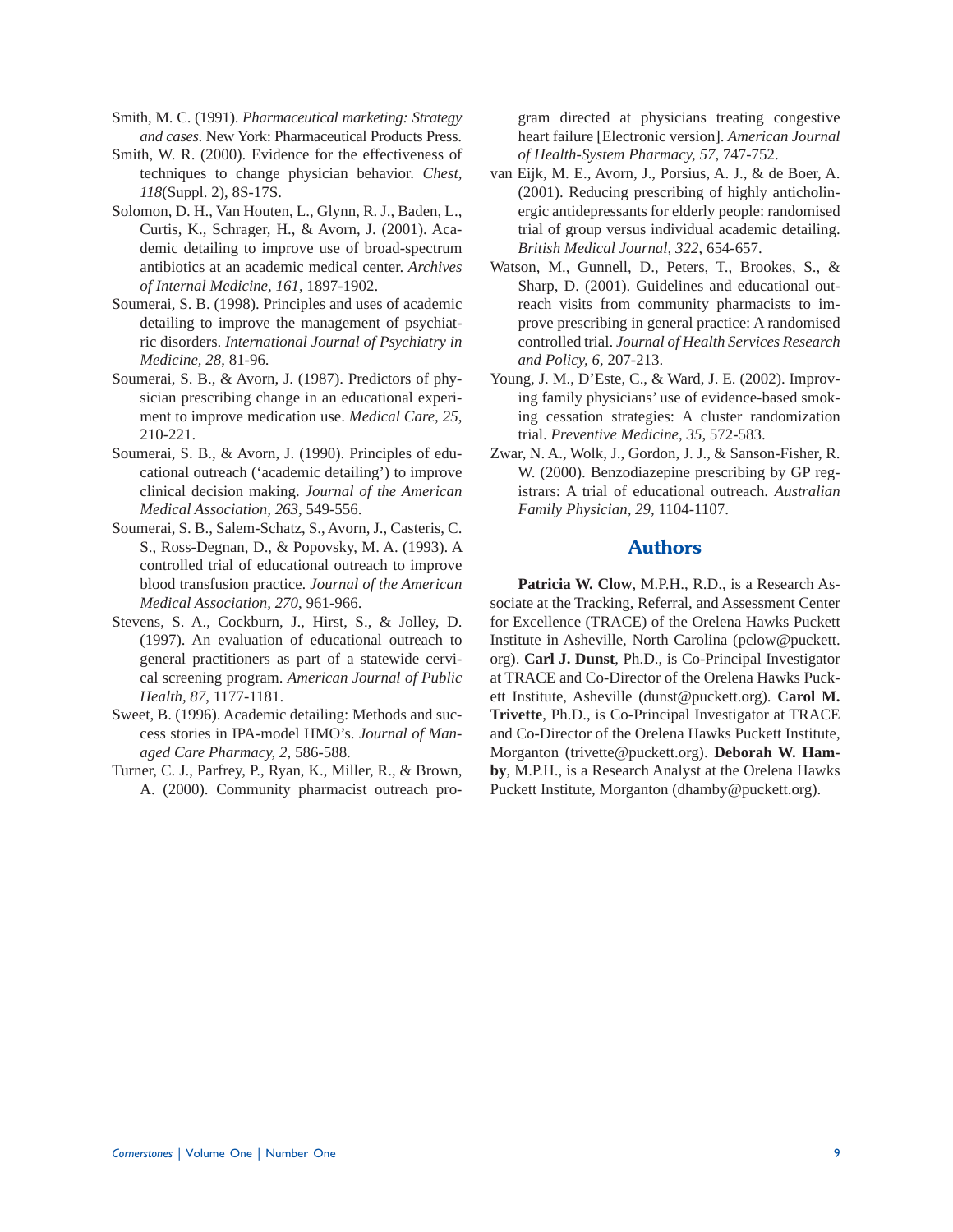Table 1 *Characteristics and Variables Coded for Each Study Included in the Synthesis* 

| Characteristic                  | Description                                                                                                          |
|---------------------------------|----------------------------------------------------------------------------------------------------------------------|
| Academic Detailing <sup>a</sup> |                                                                                                                      |
| <b>Baseline Knowledge</b>       | Collect baseline information about the physicians' knowledge influencing current practices.                          |
| Motivation                      | Explicit effort made to identify physicians' motives for the practice targeted for change.                           |
| Targeted Audience               | Intervention targets specific category of physicians.                                                                |
| <b>Entree Method</b>            | Use an opinion leader to introduce the targeted prescribing practice.                                                |
| Opinion Leader                  | Opinion leader conducts the academic-detailing session(s).                                                           |
| <b>Behavioral Objectives</b>    | Clear behavioral objectives are established for changing physician prescribing practices.                            |
| Credibility                     | Establish credibility for targeted practice change with reference to respected and<br>authoritative figures/sources. |
| Physician Role                  | Physicians are actively involved in the "change process."                                                            |
| <b>Written Materials</b>        | Concise written materials about the targeted practice are used to increase knowledge.                                |
| Graphic Materials               | Graphic materials include explicit description of practice benefits.                                                 |
| <b>Focused Message</b>          | Intervention highlights and repeats a focused message.                                                               |
| <b>Positive Reinforcement</b>   | Physicians are reinforced for their responsiveness and willingness to change their<br>prescribing practices.         |
| Follow-Up Visit                 | Academic detailer makes follow up visit to reinforce message delivered during initial<br>intervention session.       |
| Structural Variables            |                                                                                                                      |
| Type of Session                 | One-on-one or a group of physicians in the same practice                                                             |
| Setting                         | Physician practice (including HMOs, MCOs, clinics) vs. hospital or nursing home                                      |
| Academic Detailer               | Physician, pharmacist, or other                                                                                      |
| Type of Outcome                 | Targeted or nontargeted                                                                                              |
| Source of Outcome               | Individual physicians prescribing vs. data in a larger database                                                      |
| Study Variables                 |                                                                                                                      |
| Design                          | Pretest/posttest or experimental vs. comparison group                                                                |

a Developed based on descriptions in Soumerai and Avorn (1990).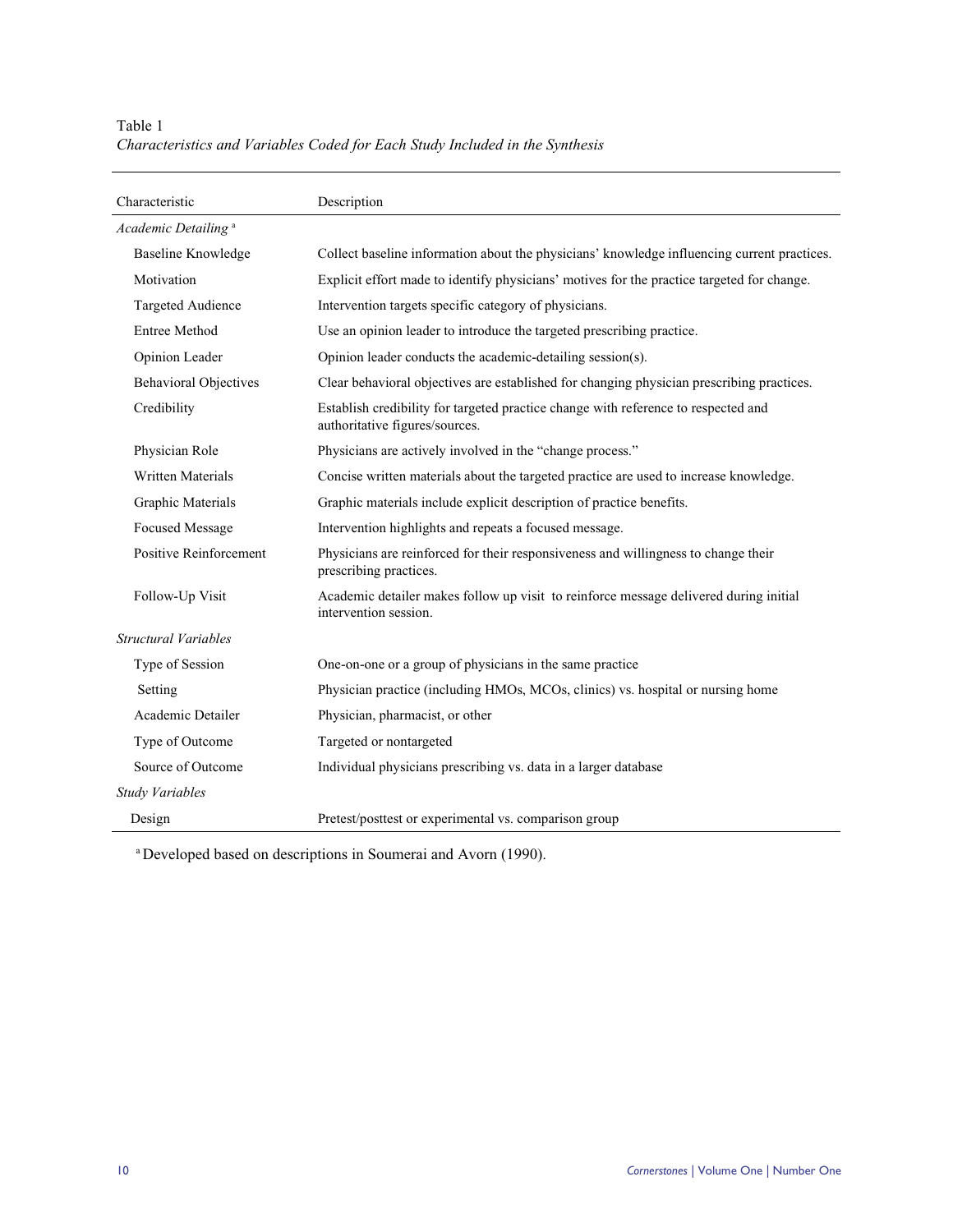|                              |                  | Sample                       |                                                                 |                                    | Gender %      |                    | Participant Age |  |
|------------------------------|------------------|------------------------------|-----------------------------------------------------------------|------------------------------------|---------------|--------------------|-----------------|--|
| Study                        | Experimental     | Comparison                   | <b>Study Participants</b>                                       | Setting <sup>a</sup>               | F<br>М        | Practice<br>(Mean) | $(Mean)^d$      |  |
| Avorn et al. (1992)          | 6 <sup>b</sup>   | 6 <sup>b</sup>               | Physicians                                                      | Nursing<br>home                    | $NR^e$        | <b>NR</b>          | NR.             |  |
| Baran et al. (1996)          | 22               | 27                           | Physicians                                                      | Physician<br>practice              | <b>NR</b>     | <b>NR</b>          | NR.             |  |
| Brown et al. (2000)          | 79               | 81                           | Physicians                                                      | HMO                                | 76<br>24      | 13                 | 44              |  |
| Cockburn et al. (1992)       | 80               | 184                          | Physicians                                                      | Physician<br>practice              | 84<br>16      | 19                 | 47              |  |
| Cohn et al. (2002)           | 34               | 22                           | Physicians                                                      | Physician<br>practice              | 24<br>76      | <b>NR</b>          | <b>NR</b>       |  |
| Denton et al. (2001)         | 21               | 23                           | Physicians<br>Nurse Practitioners<br>Physicians Assis-<br>tants | Hospital<br>clinic                 | NR            | NR                 | NR              |  |
| De Santis et al. (1994)      | 62               | 41                           | Physicians                                                      | Physician<br>practice              | <b>NR</b>     | <b>NR</b>          | <b>NR</b>       |  |
| Everett et al. $(1983)$      | 13               | 11                           | Residents                                                       | Hospital                           | <b>NR</b>     | <b>NR</b>          | NR.             |  |
| Fender et al. (1999)         | 191 <sup>c</sup> | $157^\circ$                  | Physicians                                                      | Physician<br>practice              | 70<br>30      | NR                 | NR              |  |
| Finkelstein et al. (2001)    | 86               | 71                           | Physicians<br><b>Nurse Practitioners</b>                        | <b>MCO</b><br>NR                   |               | <b>NR</b>          | NR              |  |
| Freemantle et al. (2002)     | 81 <sup>c</sup>  | 81 <sup>c</sup>              | Physicians                                                      | Physician<br><b>NR</b><br>practice |               | <b>NR</b>          | NR.             |  |
| Goldberg et al. (1998)       | 55               | 23                           | Physicians                                                      | Physician<br>practice              | 56<br>44      | 40                 | <b>NR</b>       |  |
| Hansen et al. (1999)         | 46               | 97                           | Physicians                                                      | Physician<br>practice              | 63<br>37      | <b>NR</b>          | 50              |  |
| Ilett et al. $(2000)$        | 56               | 56                           | Physicians                                                      | Physician<br>practice              | <b>NR</b>     | <b>NR</b>          | NR              |  |
| Landgren et al. (1988)       | 6 <sup>b</sup>   | 6 <sup>b</sup>               | Physicians                                                      | Hospital                           | <b>NR</b>     | NR                 | NR              |  |
| Lin et al. (1997)            | 22               | $\qquad \qquad \blacksquare$ | Physicians                                                      | Clinic                             | <b>NR</b>     | NR.                | NR              |  |
| Lin et al. (2001)            | 56               | 53                           | Physicians                                                      | Clinic                             | 79<br>21      | <b>NR</b>          | NR              |  |
| May et al. (1999)            | 210              | $\overline{\phantom{a}}$     | Physicians                                                      | Physician<br>practice              | $77 \,$<br>23 | <b>NR</b>          | NR              |  |
| McConnell et al. (1982)      | 17               | 16                           | Physicians                                                      | Physician<br>practice              | NR            | NR                 | NR              |  |
| Newton-Syms et al.<br>(1992) | 155              | 223                          | Physicians                                                      | Physician<br>practice              | NR            | $\rm NR$           | NR              |  |
| Nilsson et al. (2001)        | 40               | 80                           | Physicians                                                      | Clinic                             | NR.           | NR.                | NR              |  |
| Ofman et al. (2003)          | 35               | 48                           | Physicians                                                      | MCO                                | NR            | NR                 | NR              |  |
| Peterson & Sugden (1995)     | 125              | $\overline{\phantom{a}}$     | Physicians                                                      | Physician<br>practice              | <b>NR</b>     | NR                 | NR              |  |
| Peterson et al. (1996)       | 177              | $\blacksquare$               | Physicians                                                      | Physician<br>practice              | $\rm NR$      | NR                 | NR              |  |

# Table 2 *Selected Characteristics of Study Participants*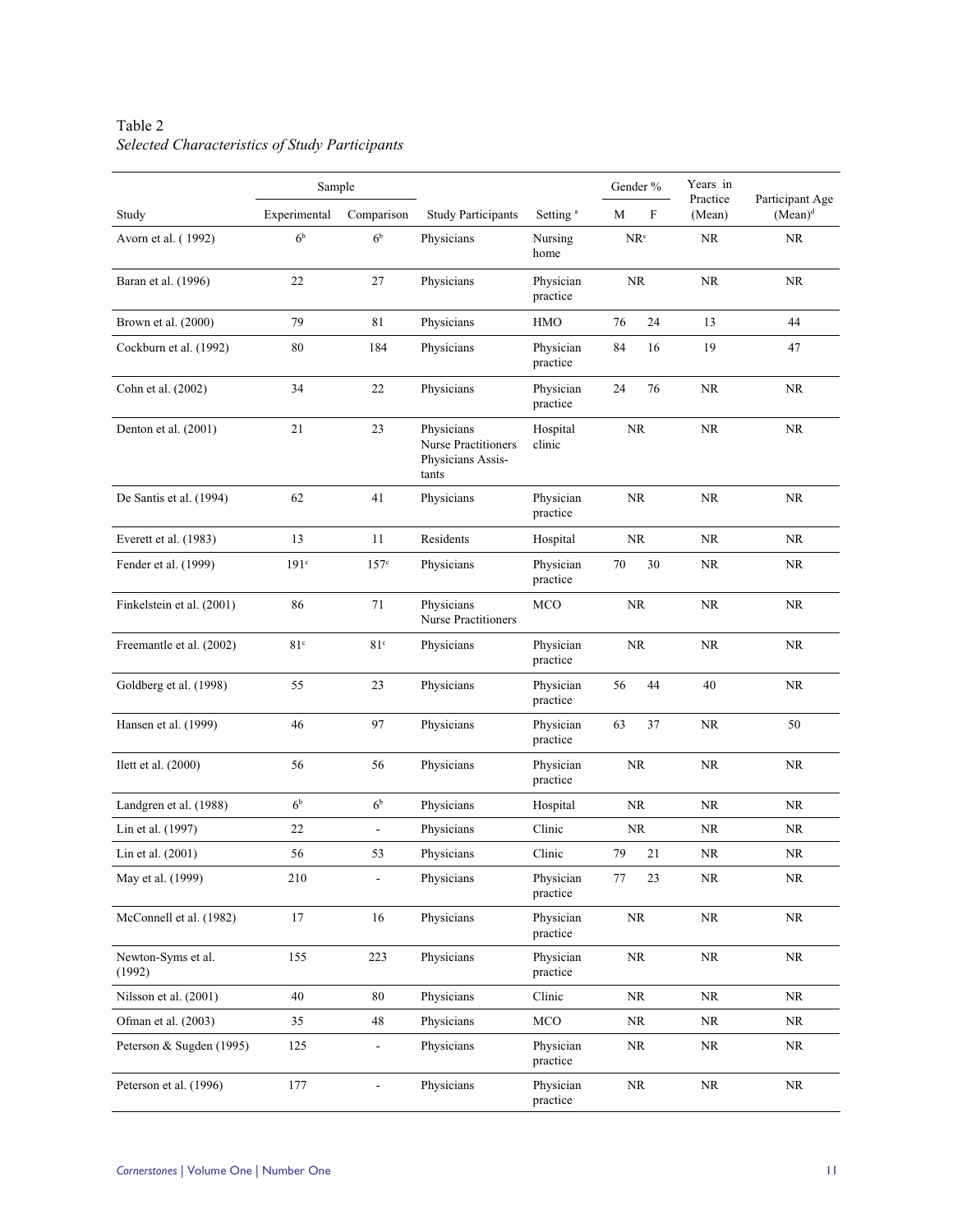#### Table 2, continued

|                                                    | Sample          |                 |                                    |                       | Gender %  | Years in           |                                        |
|----------------------------------------------------|-----------------|-----------------|------------------------------------|-----------------------|-----------|--------------------|----------------------------------------|
| Study                                              | Experimental    | Comparison      | <b>Study Participants</b>          | Setting <sup>a</sup>  | M<br>F    | Practice<br>(Mean) | Participant<br>Age (Mean) <sup>d</sup> |
| Peterson et al. (1997)                             | 169             | L.              | Physicians                         | Physician<br>practice | <b>NR</b> | <b>NR</b>          | <b>NR</b>                              |
| Raisch et al. (1990)                               | 16              | 8               | Physicians                         | <b>HMO</b>            | <b>NR</b> | <b>NR</b>          | <b>NR</b>                              |
| Ray et al. (1986)                                  | 43              | 142             | Physicians                         | Physician<br>practice | <b>NR</b> | <b>NR</b>          | <b>NR</b>                              |
| Ray et al. (1987)                                  | 45              | 136             | Physicians                         | Nursing<br>home       | <b>NR</b> | NR                 | <b>NR</b>                              |
| Reeve et al. (1999)                                | 16              | ÷,              | Physicians                         | Physician<br>practice | <b>NR</b> | <b>NR</b>          | <b>NR</b>                              |
| Schaffner (1983)                                   | 275             | 248             | Physicians                         | Physician<br>practice | NR        |                    | <b>NR</b>                              |
| Schroy et al. (1999)                               | 53              | 23              | Physicians                         | Clinic                | 48<br>52  | NR                 | 38 <sup>d</sup>                        |
| Solomon et al. (2001)                              | 36 <sup>c</sup> | 32 <sup>c</sup> | Physicians<br>Interns<br>Residents | Hospital              | NR        | <b>NR</b>          | <b>NR</b>                              |
| Soumerai & Avorn (1987)<br>Avorn & Soumerai (1983) | 141             | 294             | Physicians                         | Hospital              | <b>NR</b> | NR                 | NR                                     |
| Soumerai et al. (1993)                             | 23              | 17              | Physicians                         | Physician<br>practice | NR        | NR                 | 51                                     |
| Stevens et al. (1997)                              | 59              | 91              | Physicians                         | Physician<br>practice | 58<br>42  | <b>NR</b>          | <b>NR</b>                              |
| Turner et al. (2000)                               | 63              | 48              | Physicians                         | Physician<br>practice | NR        | NR                 | NR                                     |
| Watson et al. (2001)                               | 35              | 72              | Physicians                         | Physician<br>practice | <b>NR</b> | <b>NR</b>          | <b>NR</b>                              |
| Young et al. (2002)                                | 30              | 30              | Physicians                         | Physician<br>practice | 57<br>43  | 18                 | 47 <sup>d</sup>                        |

a Type of setting: HMO = health maintenance organization, MCO = managed care organization, Practice = private or group practice, Clinic = health-care center or county clinic. b

<sup>b</sup>Individual number of physicians receiving academic detailing intervention is not reported. Numbers are for hospitals.

c Number of participants in the experimental and control groups is not reported. Numbers are estimates of individual participants.

d Median age of participant reported.

e NR = Not reported.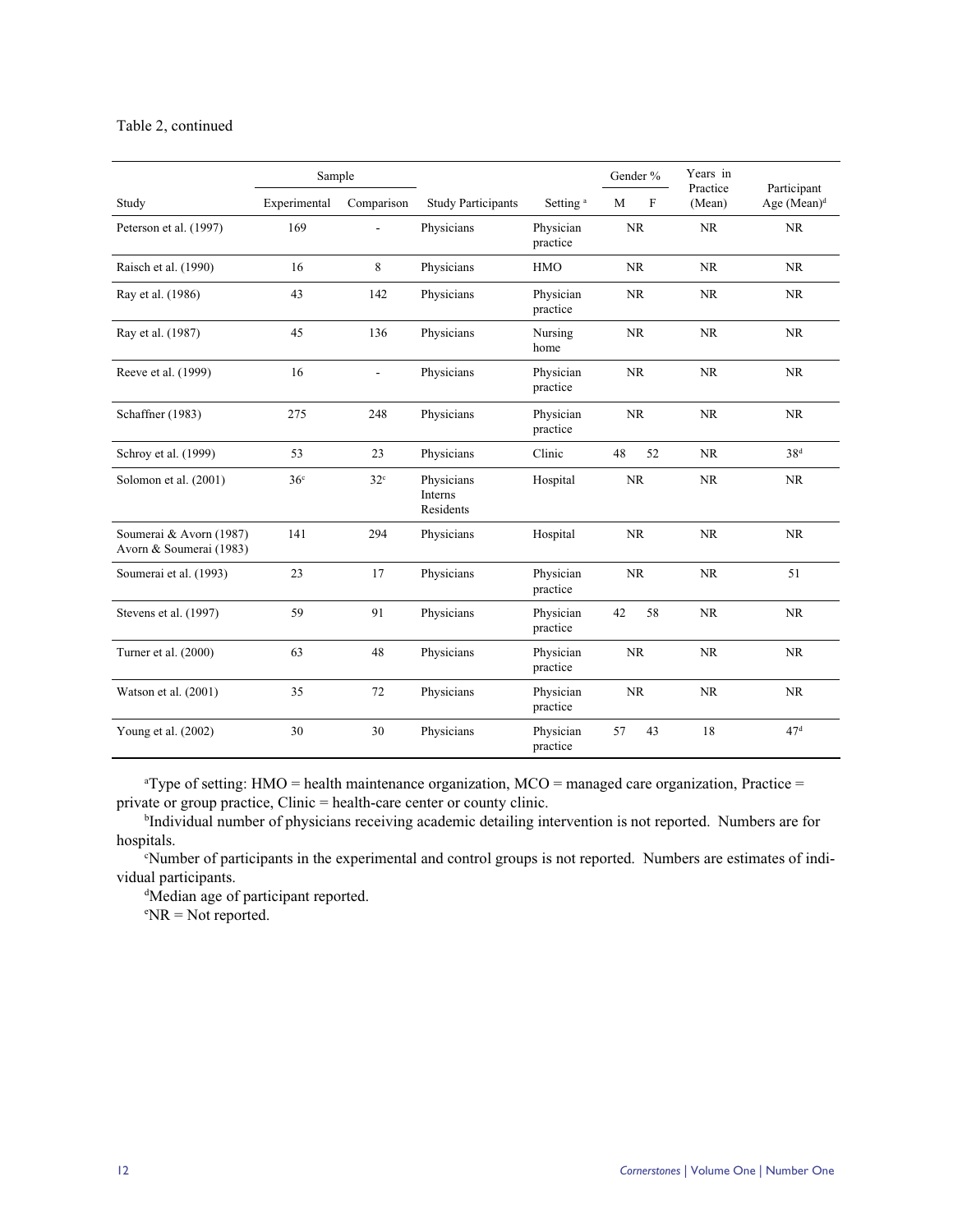Table 3 *Research Designs and Outcome Measures Used in the Studies* 

|                           |                                |                          |                             | Physician Practices                                                       |                                                                                |  |  |
|---------------------------|--------------------------------|--------------------------|-----------------------------|---------------------------------------------------------------------------|--------------------------------------------------------------------------------|--|--|
| Study                     | Research<br>Design             | Type of Data<br>Analysis | Interventionist             | <b>Outcome Measure</b>                                                    | Targeted<br>Physician Behavior                                                 |  |  |
| Avorn et al. (1992)       | Randomized<br>controlled trial | Pre Post                 | Pharmacist                  | Drugs prescribed                                                          | Prescribing psychoactive<br>drugs                                              |  |  |
| Baran et al. (1996)       | Prospective<br>blinded         | Pre Post                 | Pharmacist                  | Drugs prescribed<br>Counseling provided                                   | Prescribing drugs<br>Patient care relating to<br>lipid-lowering therapy        |  |  |
| Brown et al. (2000)       | Randomized<br>controlled trial | Post only                | Pharmacist                  | Patients receiving<br>treatment                                           | Diagnosing, prescribing, and<br>follow-up care for patients<br>with depression |  |  |
| Cockburn et al. (1992)    | Randomized<br>controlled trial | Post only                | Not specified               | Number of physicians report-<br>ing use of intervention kit               | Use of smoking cessation<br>intervention kit                                   |  |  |
| Cohn et al. (2002)        | Controlled trial               | Pre Post                 | Physician                   | Patients screened                                                         | Screening of patients for DES<br>history                                       |  |  |
| Denton et al. (2001)      | Randomized<br>controlled trial | Pre Post                 | Physician<br>Resident       | Overall patient care for<br>hypertension                                  | Prescribing for hypertension                                                   |  |  |
| De Santis et al. (1994)   | Randomized<br>controlled trial | Pre Post                 | Pharmacist                  | Drugs prescribed                                                          | Prescribing antibiotics                                                        |  |  |
| Everett et al. (1983)     | Randomized<br>controlled trial | Post only                | Physician                   | Number of laboratory tests<br>ordered                                     | Ordering of three types of<br>blood tests                                      |  |  |
| Fender et al. (1999)      | Randomized<br>controlled trial | Post only                | Not specified               | Drugs prescribed<br>Referrals to care                                     | Prescribing for menstrual pain<br>Referral to surgery                          |  |  |
| Finkelstein et al. (2001) | Randomized<br>controlled trial | Pre Post                 | Physician<br>Not specified  | Drugs prescribed                                                          | Prescribing of antibiotics                                                     |  |  |
| Freemantle et al. (2002)  | Randomized<br>controlled trial | Pre Post                 | Pharmacist                  | Drugs prescribed                                                          | Prescribing of three drugs for<br>three medical conditions                     |  |  |
| Goldberg et al. (1998)    | Randomized<br>controlled trial | Pre Post                 | Pharmacist<br>Physician     | Non-preferred vs. preferred<br>drugs prescribed                           | Prescribing for hypertension<br>Prescribing for depression                     |  |  |
| Hansen et al. (1999)      | Randomized<br>controlled trial | Post only                | Physician                   | Number of physician<br>requests for intervention kit;<br>number using kit | Screening of patients for<br>alcohol use/abuse                                 |  |  |
| Ilett et al. $(2000)$     | Randomized<br>controlled trial | Pre Post                 | Not specified               | Drugs prescribed                                                          | Prescribing antibiotics                                                        |  |  |
| Landgren et al. (1988)    | Controlled<br>cross-over       | Pre Post                 | Pharmacist<br>Not specified | Drugs prescribed<br>Duration of treatment<br>Timing of treatment          | Prescribing antibiotics as<br>prophylaxis in surgery                           |  |  |
| Lin et al. (1997)         | Controlled trial               | Pre Post                 | Physician                   | Prescribed drugs<br>Adequacy of medication                                | Prescribing antidepressants<br>Patient care                                    |  |  |
| Lin et al. (2001)         | Randomized<br>controlled trial | Pre Post                 | Physician                   | New diagnoses of depression<br>New prescriptions and<br>duration          | Diagnosis of depression<br>Prescribing for depression                          |  |  |
| May et al. (1999)         | Controlled trial               | Pre Post                 | Pharmacist                  | Hospital admissions for GI<br>disorders                                   | Prescribing of non-steroidal<br>anti-inflammatory drugs                        |  |  |
| McConnell et al. (1982)   | Randomized<br>controlled trial | Pre Post                 | Physician                   | Drugs prescribed                                                          | Prescribing antibiotic tetracy-<br>cline for respiratory infections            |  |  |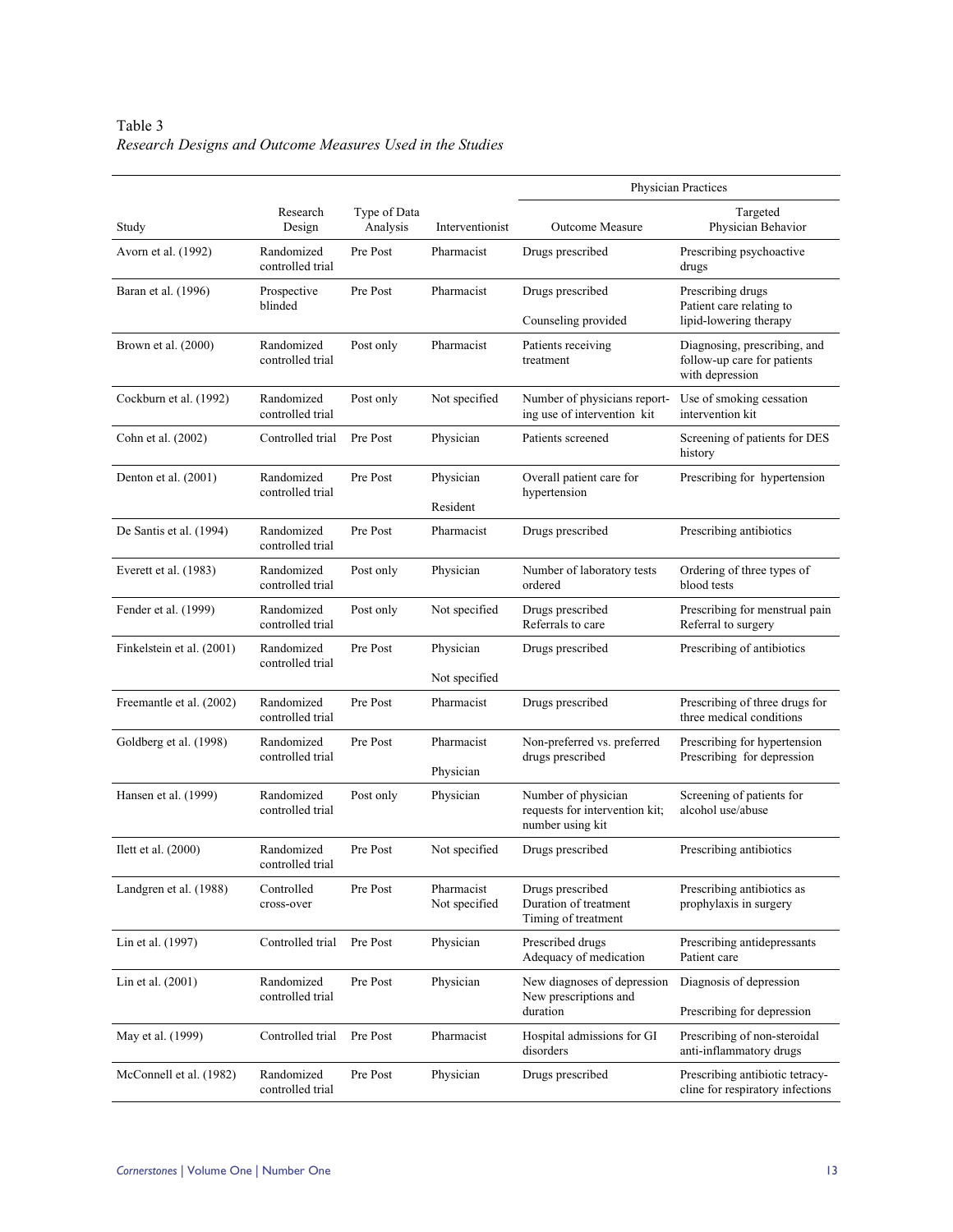## Table 3, continued

|                                                   |                                |                          |                                          | Physician Practices                                                          |                                                                                                       |  |
|---------------------------------------------------|--------------------------------|--------------------------|------------------------------------------|------------------------------------------------------------------------------|-------------------------------------------------------------------------------------------------------|--|
| Study                                             | Research<br>Design             | Type of Data<br>Analysis | Interventionist                          | <b>Outcome Measure</b>                                                       | Targeted<br>Physician Behavior                                                                        |  |
| Newton-Syms et al. (1992) Randomized              | controlled trial               | Pre Post                 | Pharmacist<br>Physician                  | Drugs prescribed                                                             | Prescribing non-steroidal<br>anti-inflammatory drugs                                                  |  |
| Nilsson et al. (2001)                             | Randomized<br>controlled trial | Pre Post                 | Pharmacist<br>Physician<br>Not specified | Drugs prescribed<br>Patient therapy ordered                                  | Prescribing for three medical<br>conditions                                                           |  |
| Ofman et al. (2003)                               | Randomized<br>controlled trial | Pre Post                 | Pharmacist                               | Ordered diagnostic test<br>Prescribed drugs<br>Referrals for endoscopy       | Compliance with patient care<br>measures for acid-peptic<br>disease                                   |  |
| Peterson & Sugden (1995)                          | Controlled trial               | Pre Post                 | Pharmacist<br>Physician                  | Drugs prescribed according<br>to recommended dosage                          | Prescribing allopurinol                                                                               |  |
| Peterson et al. (1996)                            | Controlled trial               | Pre Post                 | Pharmacist                               | Drugs prescribed                                                             | Prescribing of non-steroidal<br>anti-inflammatory drugs and<br>paracetamol                            |  |
| Peterson et al. (1997)                            | Controlled trial               | Pre Post                 | Pharmacist                               | Drugs prescribed                                                             | Prescribing of antibiotics for<br>urinary tract infection                                             |  |
| Raisch et al. (1990)                              | Randomized<br>controlled trial | Pre Post                 | Pharmacist                               | Indication for prescription<br>Duration of prescription<br>Dosage prescribed | Prescribing of three anti-ulcer<br>drugs                                                              |  |
| Ray et al. (1986)                                 | Controlled trial               | Pre Post                 | Physician                                | Number of patients<br>prescribed drugs                                       | Prescribing of diazepam                                                                               |  |
| Ray et al. (1987)                                 | Controlled trial               | Pre Post                 | Physician                                | Number of patients<br>prescribed drugs                                       | Prescribing of antipsychotic<br>drugs                                                                 |  |
| Reeve et al. (1999)                               | One group<br>pretest/posttest  | Pre Post                 | Physician                                | Drugs prescribed                                                             | Prescribing of psychoactive<br>drugs, non-steroidal<br>anti-inflammatory drugs,<br>procholorperazines |  |
| Schaffner (1983)                                  | Controlled trial               | Pre Post                 | Pharmacist<br>Physician                  | Drugs prescribed                                                             | Prescribing of antimicrobials                                                                         |  |
| Schroy et al. (1999)                              | Controlled trial               | Pre Post                 | Not specified                            | Patients screened for<br>cancer                                              | Screening for colorectal cancer<br>using sigmoidoscopy                                                |  |
| Solomon et al. (2001)                             | Randomized<br>controlled trial | Pre Post                 | Pharmacist<br>Physician                  | Number of days of<br>unnecessary antibiotics<br>prescribed                   | Prescribing of antibiotics                                                                            |  |
| Soumerai & Avorn(1987)<br>Avorn & Soumerai (1983) | Randomized<br>ontrolled trial  | Pre Post                 | Pharmacist                               | Drugs prescribed                                                             | Prescribing drugs for three<br>medical conditions                                                     |  |
| Soumerai et al. (1993)                            | Randomized<br>controlled trial | Pre Post                 | Physician                                | Number of transfusions<br>ordered                                            | Ordering of blood<br>transfusions                                                                     |  |
| Stevens et al. (1997)                             | Controlled trial               | Pre Post                 | Physician                                | Number of women screened<br>for cervical cancer                              | Screening patients for cervical<br>cancer                                                             |  |
| Turner et al. (2000)                              | Randomized<br>ontrolled trial  | Post Only                | Pharmacist                               | Number of patients<br>prescribed drugs                                       | Prescribing of ACE-inhibitor<br>drugs                                                                 |  |
| Watson et al. (2001)                              | Randomized<br>controlled trial | Pre Post                 | Pharmacist                               | Daily doses prescribed per<br>1000 of targeted drugs                         | Prescribing of non-steroidal<br>anti-inflammatory drugs                                               |  |
| Young et al. (2002)                               | Cluster<br>randomized<br>trial | Pre Post                 | Physician<br>Not specified               | Number of patients screened<br>Smoking cessation<br>intervention             | Screening patients for smoking<br>Providing smoking cessation<br>intervention                         |  |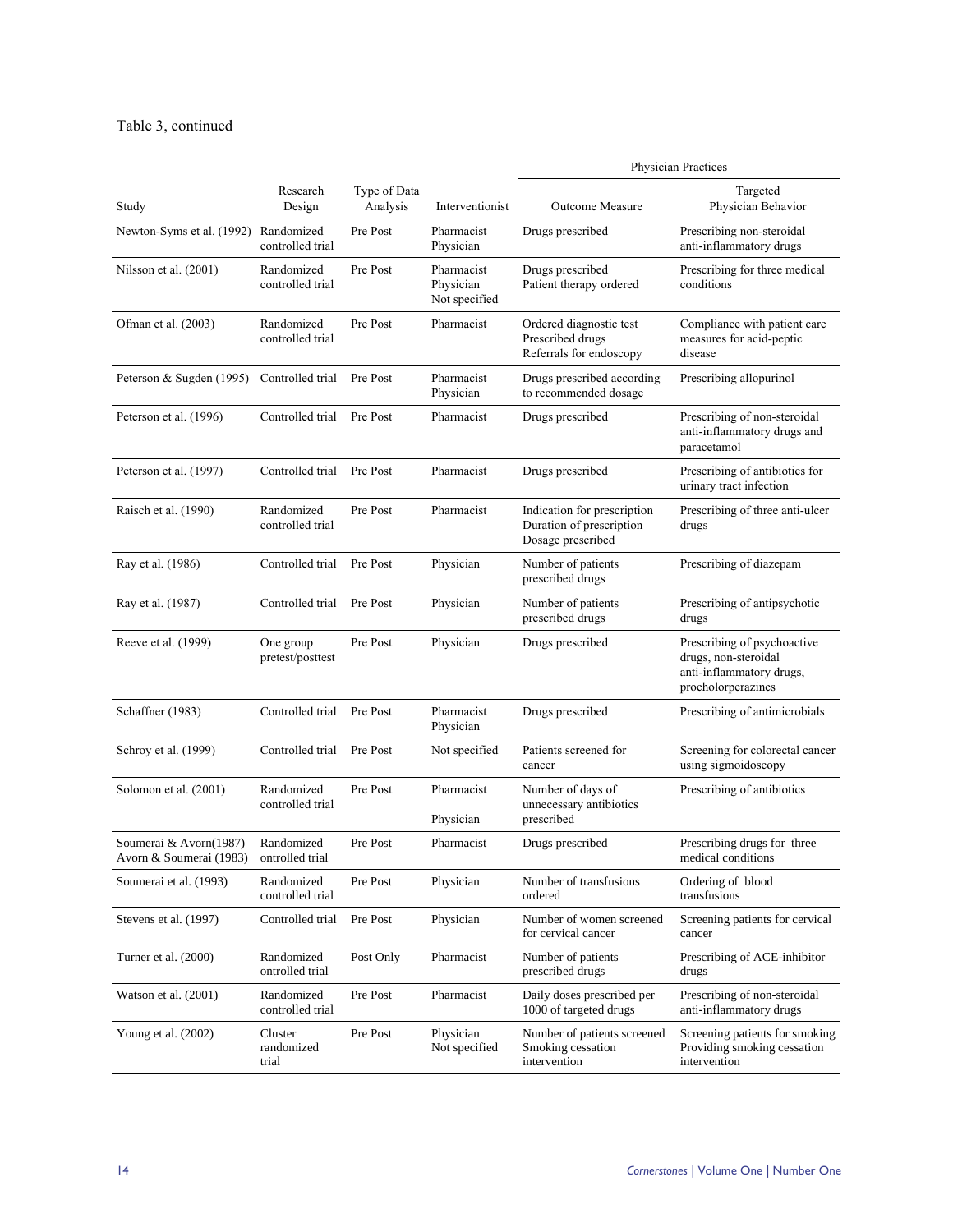| Table 4                                                                      |
|------------------------------------------------------------------------------|
| Characteristics of Academic Detailing Constituting the Focus of Intervention |

| Study                                              | Baseline<br>Knowledge | Baseline<br>Motivation | Target<br>Physician | Opinion<br>Leader<br>Opens Door | Opinion<br>Leader<br>Detailer | Clear<br>Objectives<br>Defined | Established<br>Credibility | Active<br>Education<br>Sessions | Concise<br>Education<br>Materials | Graphic<br>Educational<br>Materials | Repeats<br>Message | Positive<br>Reinforcement | Follow-up<br>Contact |
|----------------------------------------------------|-----------------------|------------------------|---------------------|---------------------------------|-------------------------------|--------------------------------|----------------------------|---------------------------------|-----------------------------------|-------------------------------------|--------------------|---------------------------|----------------------|
| Avorn et al. (1992)                                |                       | X                      | X                   | X                               |                               |                                | X                          |                                 | X                                 | Х                                   |                    |                           | X                    |
| Baran et al. (1996)                                |                       |                        | $\mathbf X$         |                                 |                               |                                |                            |                                 | $\mathbf X$                       | Х                                   |                    |                           |                      |
| Brown et al. (2000)                                |                       | X                      |                     |                                 |                               | X                              | X                          | X                               | Х                                 | Х                                   | X                  |                           |                      |
| Cockburn et al. (1992)                             |                       |                        |                     | X                               |                               | X                              |                            | $\mathbf X$                     | X                                 | X                                   | X                  | X                         | X                    |
| Cohn et al. (2002)                                 |                       |                        |                     |                                 |                               |                                | X                          |                                 | X                                 | X                                   |                    |                           |                      |
| Denton et al. (2001)                               |                       | $\mathbf X$            |                     |                                 | X                             | X                              | X                          | $\mathbf X$                     | X                                 | X                                   |                    |                           |                      |
| DeSantis et al. (1994)                             | $\mathbf X$           |                        |                     | X                               |                               |                                | X                          |                                 | Х                                 |                                     | X                  |                           |                      |
| Everett et al. (1983)                              |                       |                        | $\mathbf X$         |                                 |                               | X                              |                            | $\mathbf X$                     | X                                 | Х                                   | X                  |                           | X                    |
| Fender et al. (1999)                               |                       |                        |                     |                                 |                               | $\mathbf X$                    | X                          | $\mathbf X$                     | X                                 | X                                   |                    | $\mathbf X$               | $\mathbf X$          |
| Finkelstein et al. (2001)                          |                       |                        |                     |                                 | X                             |                                | X                          |                                 |                                   |                                     | X                  |                           | X                    |
| Freemantle et al. (2002)                           |                       |                        |                     |                                 |                               | X                              | X                          |                                 | X                                 |                                     |                    |                           |                      |
| Goldberg et al. (1996)                             |                       |                        | $\mathbf X$         |                                 | $\mathbf X$                   |                                |                            |                                 | X                                 | $\mathbf X$                         |                    |                           | X                    |
| Hansen et al. (1999)                               |                       | Х                      |                     |                                 |                               |                                | $\mathbf X$                |                                 | X                                 |                                     |                    |                           |                      |
| Ilett et al. (2000)                                |                       |                        |                     |                                 |                               |                                | X                          |                                 | X                                 | X                                   |                    |                           |                      |
| Landgren et al. (1988)                             |                       |                        | X                   |                                 |                               | X                              | X                          |                                 | X                                 | X                                   | X                  |                           |                      |
| Lin et al. (1997)                                  |                       |                        |                     | X                               |                               | X                              |                            | $\mathbf X$                     |                                   | X                                   |                    |                           | X                    |
| Lin et al. (2001)                                  |                       |                        |                     |                                 |                               |                                |                            | X                               | Х                                 |                                     | X                  |                           | X                    |
| May et al. (1999)                                  |                       |                        |                     |                                 |                               | X                              | X                          | X                               | X                                 |                                     | $\mathbf X$        |                           | $\mathbf X$          |
| McConnell et al. (1982)                            |                       |                        | $\mathbf X$         |                                 |                               | X                              | X                          |                                 | X                                 |                                     |                    |                           |                      |
| Newton-Syms et al.(1992)                           |                       |                        |                     |                                 |                               | $\mathbf X$                    |                            |                                 | X                                 | Х                                   |                    |                           |                      |
| Nilsson et al. (2001)                              |                       |                        |                     |                                 |                               | $\mathbf X$                    |                            | $\mathbf X$                     | Х                                 | X                                   | X                  |                           | X                    |
| Offman et al. (2003)                               |                       |                        |                     | X                               |                               |                                | X                          |                                 | X                                 |                                     | X                  |                           | X                    |
| Peterson & Sugden (1995)                           |                       |                        |                     |                                 |                               |                                | X                          |                                 | X                                 | X                                   | X                  |                           |                      |
| Peterson et al. (1996)                             |                       |                        |                     |                                 |                               | X                              | X                          |                                 | X                                 |                                     | X                  |                           |                      |
| Peterson et al. (1997)                             |                       |                        |                     |                                 |                               | $\mathbf X$                    | X                          |                                 | Х                                 |                                     |                    |                           |                      |
| Raisch et al. (1990)                               |                       | X                      |                     |                                 |                               | X                              | X                          | X                               | Х                                 | Х                                   | X                  |                           |                      |
| Ray et al. (1986)                                  |                       |                        | $\mathbf X$         |                                 |                               | $\mathbf X$                    | Х                          |                                 | X                                 | X                                   | X                  | X                         | X                    |
| Ray et al. (1987)                                  |                       |                        | X                   |                                 |                               | X                              |                            |                                 | Х                                 | X                                   |                    |                           | X                    |
| Reeve et al. (1999)                                | X                     |                        |                     |                                 |                               | X                              | X                          | $\mathbf X$                     | X                                 | $\mathbf X$                         | X                  | X                         | X                    |
| Schaffner (1983)                                   |                       |                        | Х                   |                                 |                               | X                              |                            |                                 | X                                 |                                     |                    |                           | X                    |
| Schroy et al. (1999)                               | X                     | $\mathbf X$            | $\mathbf X$         |                                 |                               | $\mathbf X$                    | X                          | X                               |                                   |                                     | $\mathbf X$        |                           | $\mathbf X$          |
| Solomon et al. (2001)                              |                       |                        | $\mathbf X$         |                                 |                               | $\mathbf X$                    | $\mathbf X$                |                                 | $\mathbf X$                       | $\mathbf X$                         |                    |                           |                      |
| Soumerai & Avorn (1987)<br>Avorn & Soumerai (1983) | X                     |                        | $\mathbf X$         |                                 |                               |                                | $\mathbf X$                | $\mathbf X$                     | $\mathbf X$                       | $\mathbf X$                         | $\mathbf X$        | $\mathbf X$               | $\mathbf X$          |
| Soumerai et al. (1993)                             | $\mathbf X$           | $\mathbf X$            | $\mathbf X$         | $\mathbf X$                     | $\mathbf X$                   | $\mathbf X$                    | $\mathbf X$                | $\mathbf X$                     | $\mathbf X$                       | $\mathbf X$                         | $\mathbf X$        | $\mathbf X$               | $\mathbf X$          |
| Stevens et al. (1997)                              |                       |                        |                     |                                 |                               | $\mathbf X$                    | $\mathbf X$                | $\mathbf X$                     | $\mathbf X$                       | $\mathbf X$                         |                    |                           |                      |
| Turner et al. (2000)                               |                       |                        |                     | $\mathbf X$                     |                               | $\mathbf X$                    | $\mathbf X$                |                                 |                                   |                                     |                    |                           | $\mathbf X$          |
| Watson et al. (2001)                               | X                     | $\mathbf X$            |                     |                                 |                               |                                | X                          |                                 | $\mathbf X$                       |                                     |                    |                           | $\mathbf X$          |
| Young et al. (2002)                                | X                     | $\mathbf X$            |                     |                                 |                               | $\mathbf X$                    | $\mathbf X$                | $\mathbf X$                     | $\mathbf X$                       | $\mathbf X$                         | $\mathbf X$        | X                         | X                    |
| TOTAL                                              | $7\phantom{.0}$       | $\overline{9}$         | 13                  | $\tau$                          | $\overline{4}$                | 25                             | 28                         | 16                              | 34                                | $24\,$                              | 19                 | $\tau$                    | 21                   |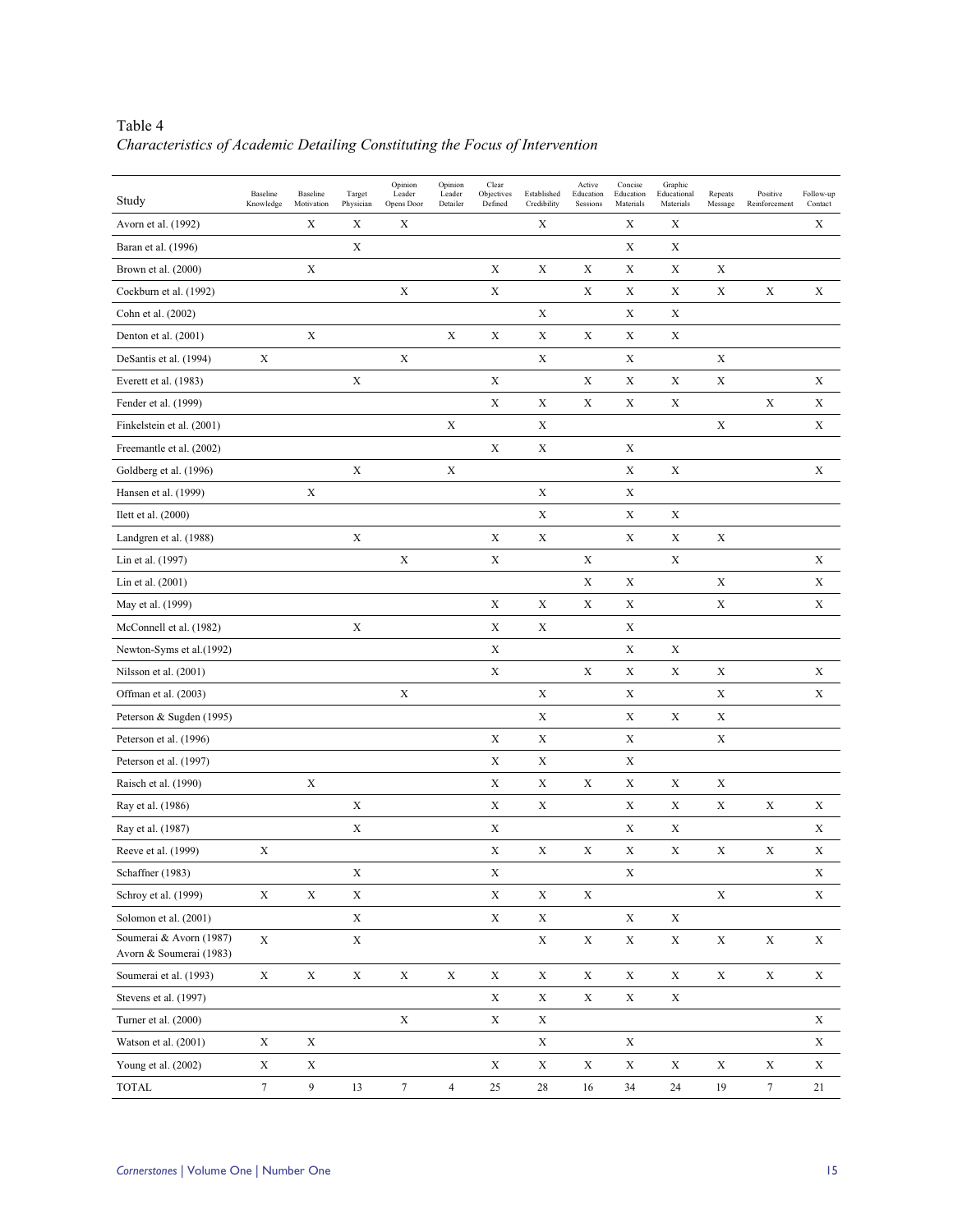# Table 5 *Outcome Measures and Major Findings of the Studies*

|                              |                            | Outcomes                                                                                                                                                                                                                                     |                                                                                              | Results                                                       |                            |
|------------------------------|----------------------------|----------------------------------------------------------------------------------------------------------------------------------------------------------------------------------------------------------------------------------------------|----------------------------------------------------------------------------------------------|---------------------------------------------------------------|----------------------------|
| Study                        | Target                     | <b>Outcome Measures</b>                                                                                                                                                                                                                      | Expected<br>Experimental<br>Effects                                                          | Effect<br>Size                                                | Effect<br>Size<br>Contrast |
| Avorn et al. (1992)          | Prescriptions              | Antipsychotic<br>Antidepressant (not acceptable)<br>Non-benzodiazepine (not acceptable)<br>Benzodiazepine (not acceptable)                                                                                                                   | Decrease<br>Decrease<br>Decrease<br>Decrease                                                 | .02<br>.17<br>.47<br>.07                                      | Post                       |
| Baran et al. (1996)          | Prescriptions              | Lipid lowering drugs (overall prescribing rate)                                                                                                                                                                                              | Decrease                                                                                     | .57                                                           | Post                       |
| Brown et al. (2000)          | Prescriptions              | Medication for treatment of depression (average daily dose)                                                                                                                                                                                  | Increase                                                                                     | .02                                                           | Post                       |
| Cockburn et al. (1992)       | Use of kit                 | Smoking cessation                                                                                                                                                                                                                            | Increase                                                                                     | .48                                                           | Post                       |
| Cohn et al. (2002)           | Screening                  | Screening for (DES) cancer risk (double intervention)<br>Screening for (DES) cancer risk (single intervention)                                                                                                                               | Increase<br>Increase                                                                         | .56<br>1.09                                                   | Post                       |
| Denton et al. (2001)         | Prescriptions              | Patient care following hypertension guidelines                                                                                                                                                                                               | Increase                                                                                     | .38                                                           | Post                       |
| De Santis et al. (1994)      | Prescriptions              | Narrow spectrum antibiotics                                                                                                                                                                                                                  | Increase                                                                                     | .57                                                           | Post                       |
| Everett et al. (1983)        | Tests ordered              | SMA-12 <sup>a</sup> tests ordered<br>$SMA-6b$ tests ordered<br>$CBCc$ tests ordered                                                                                                                                                          | Decrease<br>Decrease<br>Decrease                                                             | .31<br>.15<br>.22                                             | Post                       |
| Fender et al. (1999)         | Referrals<br>Prescriptions | Secondary care<br>Tranexamic drug                                                                                                                                                                                                            | Decrease<br>Increase                                                                         | .26<br>.49                                                    | Post                       |
| Finkelstein et al.<br>(2001) | Prescriptions              | Antibiotics at age 36 months<br>Antibiotics at age 72 months                                                                                                                                                                                 | Decrease<br>Decrease                                                                         | .82<br>.71                                                    | Post                       |
| Freemantle et al.<br>(2002)  | Prescriptions              | Use of guidelines to treat patients with aspirin as anti-platelet<br>(heart disease)<br>Use of guidelines to treat patients with NSAIDs for pain                                                                                             | Increase<br>Increase                                                                         | .41<br>$-.17$                                                 | Pre/Post                   |
|                              | Patient care               | management<br>Overall - patient treated according to guidelines<br>Patient treated according to guidelines (small practices)<br>Patient treated according to guidelines (large practices)                                                    | Increase<br>Increase<br>Increase                                                             | .12<br>.30<br>.03                                             |                            |
| Goldberg et al. (1998)       | Prescriptions              | Patient care for heart failure:<br>K-sparing<br>Beta-blockers<br>CC-blockers<br>ACE-inhibitors<br>Psychoactive drugs:<br>Antidepressants<br>Tricyclics 1st generation<br>Tricyclics 2nd generation<br>Serotonin reuptake inhibitors (SSRI)   | Increase<br>Increase<br>Decrease<br>Decrease<br>Increase<br>Decrease<br>Increase<br>Increase | $-.05$<br>.02<br>.02<br>$-.05$<br>$-.04$<br>.09<br>.04<br>.02 | Post                       |
| Hansen et al. (1999)         | Screening                  | Patient intervention for alcohol use:<br>Physicians requests excessive alcohol use screening<br>kit: Academic detailing vs. mail/phone intervention<br>Physicians uses $\geq$ 1 AUDIT kit: Academic detailing<br>vs. mail/phone intervention | Increase<br>Increase                                                                         | .37<br>.52                                                    | Post                       |
| I lett et al. $(2000)$       | Prescriptions              | Antibiotics:<br>Amoxycillin all<br>Doxycycline 100 mg<br>Cefaclor 375 mg<br>Roxithromycin 150 & 300 mg<br>Appropriate timing of antibiotics                                                                                                  | Increase<br>Increase<br>Decrease<br>Decrease                                                 | .15<br>.55<br>.28<br>.26<br>.76                               | Pre/Post<br>Post           |
| Landgren et al. (1988)       | Prescriptions              | Appropriate duration of antibiotic                                                                                                                                                                                                           | Increase<br>Increase                                                                         | 1.12                                                          |                            |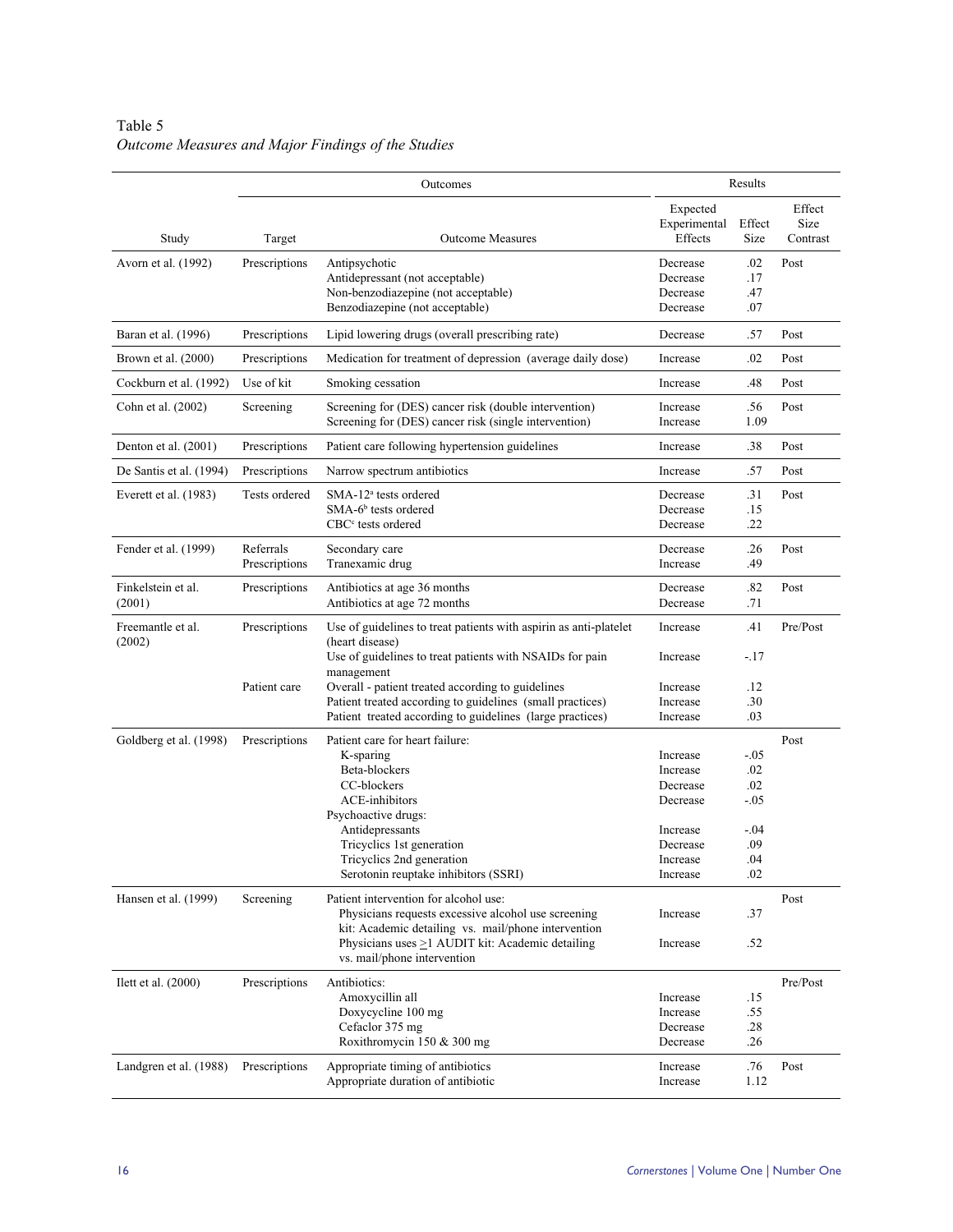## Table 5, continued

|                             |                             | Outcomes                                                                                                                                                                                                                                                                                  |                                                                                              | Results                                                              |                            |
|-----------------------------|-----------------------------|-------------------------------------------------------------------------------------------------------------------------------------------------------------------------------------------------------------------------------------------------------------------------------------------|----------------------------------------------------------------------------------------------|----------------------------------------------------------------------|----------------------------|
| Study                       | Target                      | <b>Outcome Measured</b>                                                                                                                                                                                                                                                                   | Expected<br>Experimental<br>Effects                                                          | Effect<br><b>Size</b>                                                | Effect<br>Size<br>Contrast |
| Lin et al. (1997)           | Prescriptions               | Antidepressants:<br>Amitriptyline<br>Imipramine<br>Adequate antidepressant drug intervention:                                                                                                                                                                                             | Decrease<br>Increase                                                                         | $-0.05$<br>.13                                                       | Post                       |
| Lin et al. (2001)           | Diagnosis<br>Prescriptions  | Adequate antidepressants - all<br>New depression diagnoses<br>New antidepressant drug prescriptions                                                                                                                                                                                       | Increase<br>Increase<br>Increase                                                             | .02<br>.07<br>.04                                                    | Post                       |
| May et al. (1999)           | Admissions                  | Hospital admissions for GI disorders                                                                                                                                                                                                                                                      | Decrease                                                                                     |                                                                      | Post                       |
| McConnell et al. (1982)     | Prescriptions               | Tetracycline drug (antibiotic)                                                                                                                                                                                                                                                            | Decrease                                                                                     | .56                                                                  | Post                       |
| Newton-Syms et al.          | Prescriptions               | Ibuprofen drug (pain management)                                                                                                                                                                                                                                                          | Increase                                                                                     | .48                                                                  | Post                       |
| Nilsson et al. (2001)       | Prescriptions               | Patient care for heart failure:<br>Diuretics<br>Beta-blockers<br>Calcium blockers<br>Renin-angiotensin drugs<br>Drugs for ulcer treatment:<br>Proton-pump therapy<br>H2-receptor therapy<br>Psychoactive drug therapy<br>Antidepressant tricyclic<br>Antidepressants serotonin inhibitors | Increase<br>Increase<br>Decrease<br>Decrease<br>Increase<br>Increase<br>Increase<br>Increase | $-26$<br>$-.08$<br>$-.33$<br>$-.09$<br>1.25<br>1.14<br>$-.21$<br>.26 | Post                       |
| Ofman et al. (2003)         | Diagnostic tests<br>ordered | Heliocobacter testing for ulcer diagnosis                                                                                                                                                                                                                                                 | Increase                                                                                     | 1.51                                                                 | Post                       |
| Peterson & Sugden<br>(1995) | Prescriptions               | Drugs for gout and kidney stones treatment<br>Allopurinol within dosage recommended<br>(statewide)<br>Allopurinol within dosage recommended<br>(regions)                                                                                                                                  | Increase<br>Increase                                                                         | .19<br>.26                                                           | Post                       |
| Peterson et al. (1996)      | Prescriptions               | NSAID drugs (statewide)<br>NSAID drugs (regions)                                                                                                                                                                                                                                          | Decrease<br>Decrease                                                                         | .08<br>.07                                                           | Post                       |
| Peterson et al. (1997)      | Prescriptions               | Recommended antibiotics (statewide)<br>Recommended antibiotics (regions)                                                                                                                                                                                                                  | Increase<br>Increase                                                                         | .06<br>$-0.05$                                                       | Post                       |
| Raisch et al. (1990)        | Prescriptions               | Prescribing drugs for ulcer treatment:<br>Inappropriate dosage<br>Inappropriate indication<br>Inappropriate duration                                                                                                                                                                      | Decrease<br>Decrease<br>Decrease                                                             | .68<br>.58<br>.30                                                    | Post                       |
| Ray et al. (1986)           | Prescriptions               | Number of new patients using diazepam<br>Number of patients with long term diazepam use<br>Total number of patients with antipsychotics                                                                                                                                                   | Decrease<br>Decrease<br>Decrease                                                             | .06<br>.07<br>$-.01$                                                 | Pre/Post                   |
| Ray et al. (1987)           | Prescriptions               | Antipsychotic<br>Chronic use of antipsychotic<br>Total new doses of anti-psychotic                                                                                                                                                                                                        | Decrease<br>Decrease<br>Decrease                                                             | $-.07$<br>$-.07$<br>$-17$                                            | Pre/Post                   |
| Reeve et al. (1999)         | Prescriptions               | Community group:<br>Psychoactive 1 drugs<br>Prochlorperazine drugs<br><b>NSAIDS</b> drugs<br>Nursing home group:<br>Psychoactive 1 drugs<br>Prochlorperazine drugs<br><b>NSAIDs</b> drugs                                                                                                 | Decrease<br>Decrease<br>Decrease<br>Decrease<br>Decrease<br>Decrease                         | .05<br>.06<br>$.08\,$<br>.32<br>.29<br>.35                           | Pre/Post                   |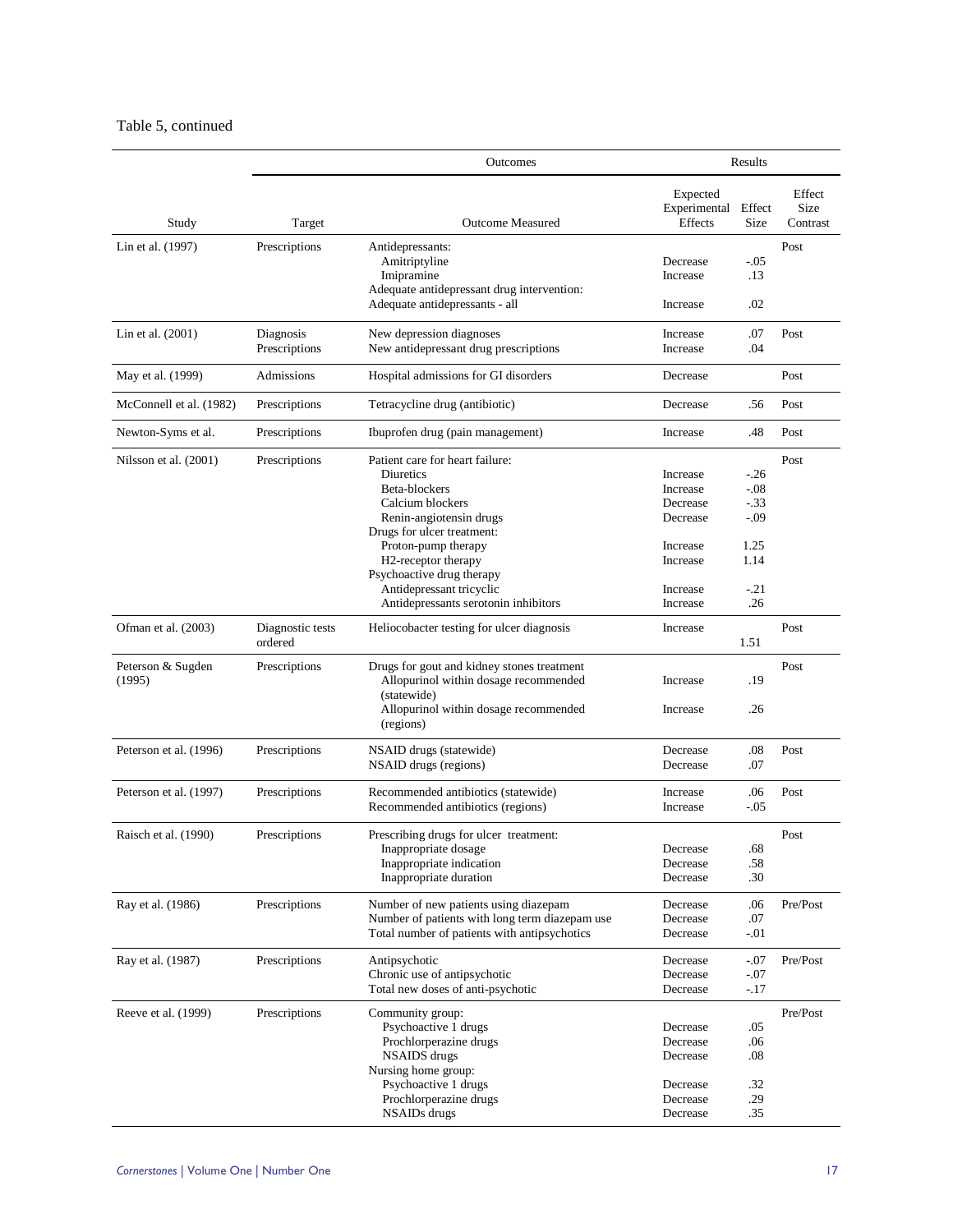## Table 5, continued

|                                                           |                     | <b>Outcomes</b>                                                                                                                   |                                     | Results        |                                   |
|-----------------------------------------------------------|---------------------|-----------------------------------------------------------------------------------------------------------------------------------|-------------------------------------|----------------|-----------------------------------|
| Study                                                     | Target              | <b>Outcome Measured</b>                                                                                                           | Expected<br>Experimental<br>Effects | Effect<br>Size | Effect<br><b>Size</b><br>Contrast |
| Schaffner (1983)                                          | Prescriptions       | Pharmacists detailers:                                                                                                            |                                     |                | Pre/Post                          |
|                                                           |                     | Contraindicated antibiotics                                                                                                       | Decrease                            | .33            |                                   |
|                                                           |                     | Oral cephalosporins                                                                                                               | Decrease                            | .02            |                                   |
|                                                           |                     | Physician detailer:                                                                                                               |                                     |                |                                   |
|                                                           |                     | Contraindicated antibiotics                                                                                                       | Decrease                            | .76            |                                   |
|                                                           |                     | Oral cephalosporins                                                                                                               | Decrease                            | .16            |                                   |
| Schroy et al. (1999)                                      | Screening           | Compliance with guidelines for sigmoidoscopy<br>cancer screening                                                                  | Increase                            | .81            | Post                              |
| Solomon et al. (2001)                                     | Prescriptions       | Average number of days of unnecessary antibiotics                                                                                 | Decrease                            | 1.53           | Post                              |
| Soumerai & Avorn<br>$(1987)$ , Avorn &<br>Soumerai (1983) | Prescriptions       | Antibiotic (cephalexin), Vasodialators, and pain<br>management drug propoxyphene (darvon) (prescribing of<br>total units for all) | Decrease                            | .09            | Pre/Post                          |
| Soumerai et al. (1993)                                    | <b>Transfusions</b> | Transfusions ordered compliant with guidelines                                                                                    | Increase                            | .72            | Pre/Post                          |
|                                                           |                     | Transfusions ordered non-compliant with guidelines                                                                                | Decrease                            | .92            |                                   |
| Stevens et al. (1997)                                     | Screening           | Women screened for cervical cancer                                                                                                | Increase                            | $-.05$         | Post                              |
| Turner et al. (2000)                                      | Prescriptions       | ACE inhibitors per guidelines for heart failure                                                                                   | Increase                            | .14            | Post                              |
| Watson et al. $(2001)$                                    | Prescriptions       | Pain management:                                                                                                                  |                                     |                | Post                              |
|                                                           |                     | Use of 3 recommended NSAIDs                                                                                                       | <b>Increase</b>                     | .47            |                                   |
|                                                           |                     | Ibuprofen (percent total daily dose)                                                                                              | Increase                            | .12            |                                   |
|                                                           |                     | Azopropazone                                                                                                                      | Decrease                            | 1.12           |                                   |
| Young et al. (2002)                                       | Intervention        | Smoking patients' medical records document<br>advice given                                                                        | Increase                            | .45            | Post                              |
|                                                           |                     | Patients medical records indicate physician<br>documented smoking status                                                          | Increase                            | .39            |                                   |

 $a<sup>a</sup> SMA-12 = Sequential Multiple Analysis$  lab test panel for 12 measures used to screen patients.

 $b$  SMA-6 = Sequential Multiple Analysis lab test panel for 6 measures used to monitor patients.

 $c^c$  CBC = Complete blood count test.